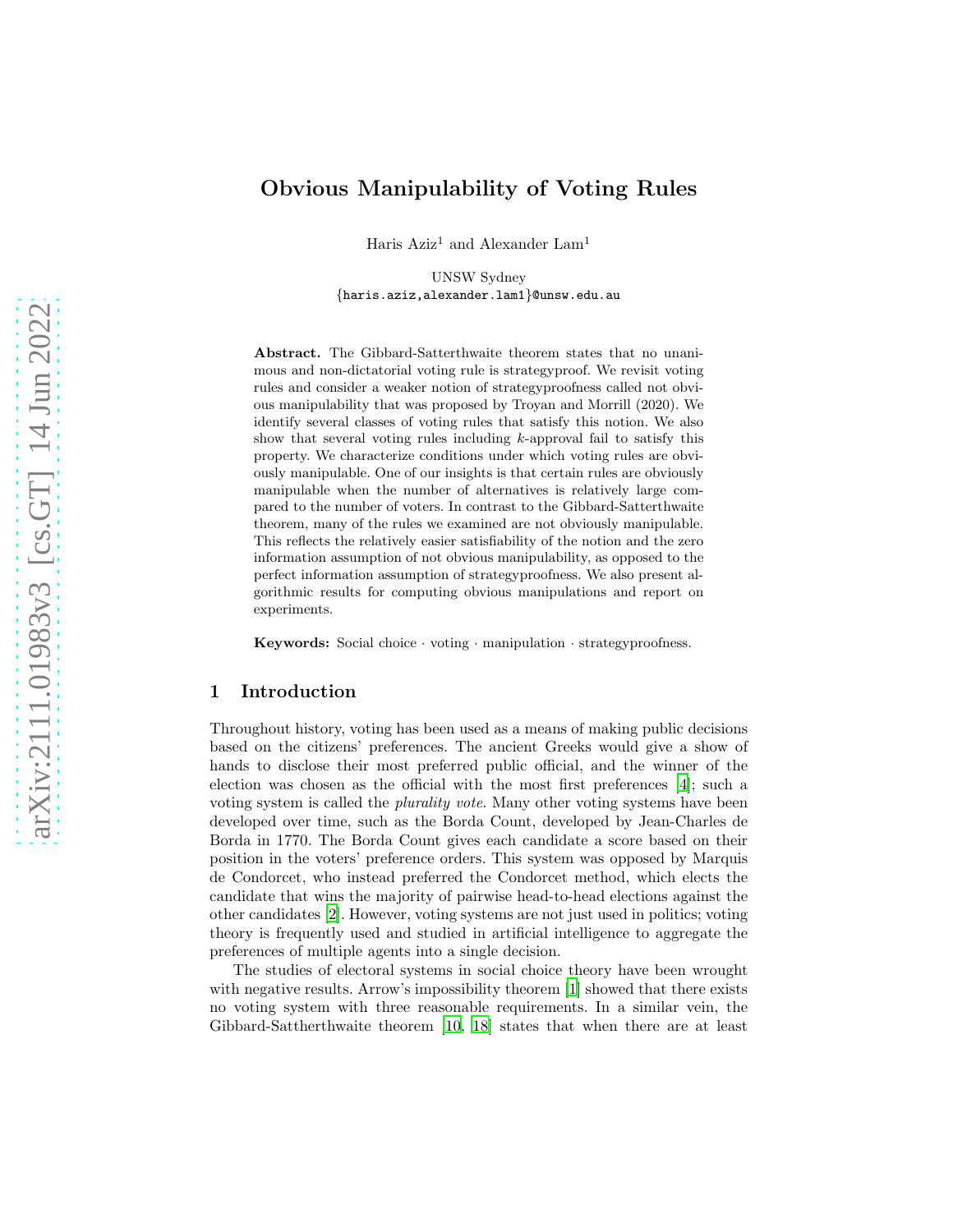three alternatives, every unanimous voting rule is either dictatorial, meaning only one voter's preferences are taken into account, or prone to manipulative voting, meaning a voter can give an untruthful ballot to gain a more preferred outcome.

Such strategic behaviour is a commonly studied problem in mechanism design and social choice, as many mechanisms sacrifice efficiency or fairness to ensure strategyproofness. The original notion of strategyproofness fails to explain the variation we observe in voters' tendency to strategically vote in different electoral systems. This has motivated research toward alternative concepts of strategyproofness that may be able to capture such variations. One such notion is not obvious manipulability, recently theorized by Troyan and Morrill [\[23](#page-15-0)]. Whilst strategyproofness assumes agents have complete information over other agent preferences and the mechanism operation, not obvious manipulability assumes agents are 'cognitively limited' and lack such information. As such, they are only aware of the possible range of outcomes that can result from each mechanism interaction. Put simply, a mechanism satisfies not obvious manipulability (NOM) if no agent can improve its best case or worst case outcome under any manipulation. A mechanism is *obviously manipulable*  $(OM)$  if either an agent's best case or worst case outcome can be improved by some untruthful interaction.

The assumptions made for *not obvious manipulability* are suitable when applied to voting rules, as ballots are commonly hidden from the voters, restricting their ability to compute a desirable manipulation. In this paper, we explore which voting rules are obviously manipulable, and if so, what the conditions are for obvious manipulability.

Contributions Our main contribution is to apply the concept of obvious manipulations to the case of voting rules for the first time. We study which voting rules are obviously manipulable, and what conditions are required for obvious manipulability. Whilst many classes of voting rules including Condorcet extensions and strict positional scoring rules with weakly diminishing differences are not obviously manipulable, we show that certain voting rules, including k-approval, are obviously manipulable. We also characterize the conditions under which positional scoring rules are obviously manipulable in the best case. For the class of k-approval voting rules, we characterize the conditions under which the rules are obviously manipulable. Many of our results apply to large classes of voting rules including positional scoring rules or Condorcet extensions. Table [1](#page-2-0) summarizes several of our results.

One of our insights is that certain rules are obviously manipulable when the number of alternatives is relatively large compared to the number of voters. We also look at the problem of checking whether a particular instance of a voting problem admits an obvious manipulation. For the class of positional scoring rules, we provide a general polynomial-time reduction to the well-studied unweighted coalitional manipulation problem. As a corollary, we show that the problem of checking the existence of an obvious manipulation is polynomial-time solvable for the k-approval rule. Finally, we report on experimental results on the fraction of instances that admit obvious manipulations for the k-approval rule.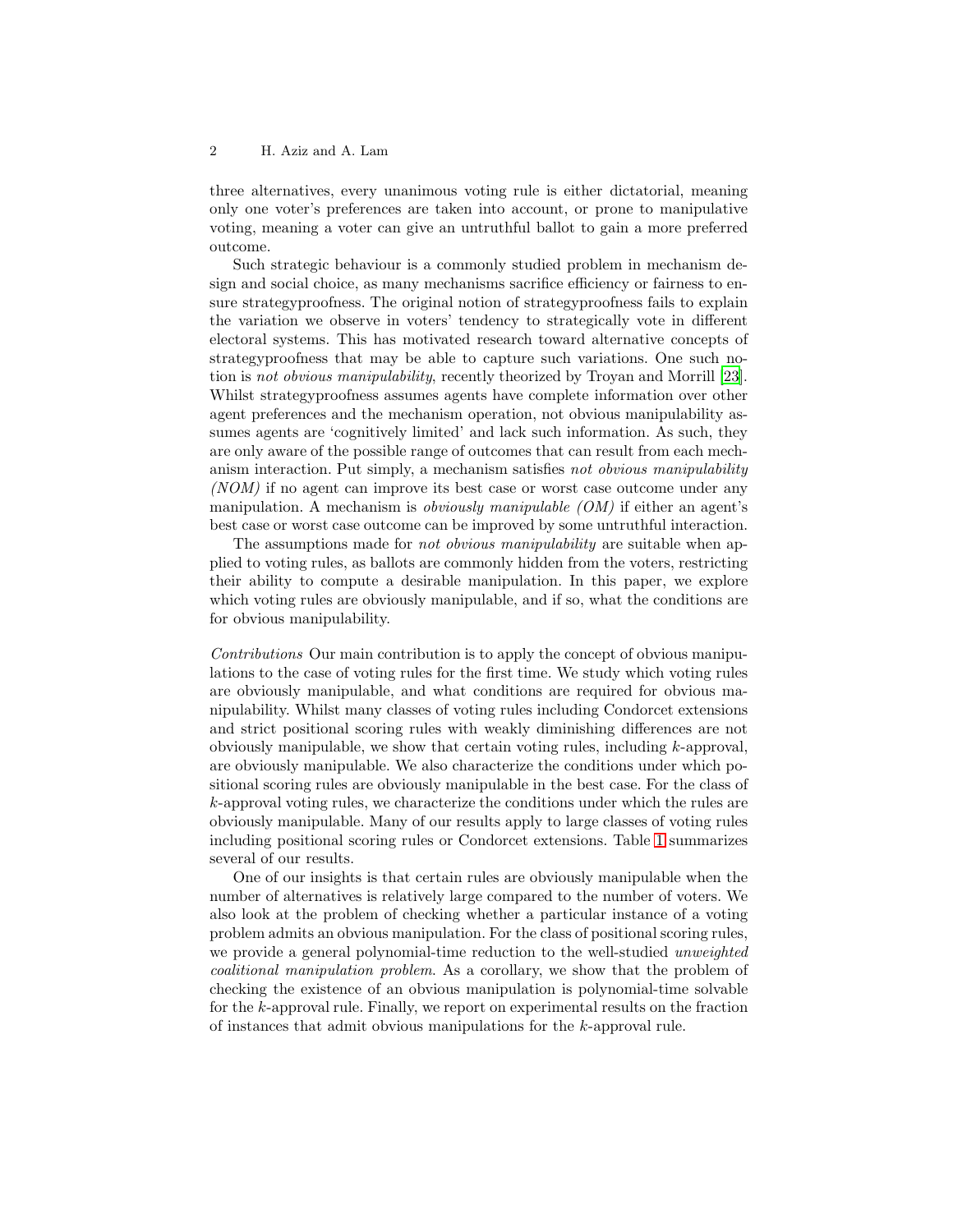<span id="page-2-0"></span>

| <b>NOM</b>                                                                     | OМ                                                                         |  |  |  |  |  |  |  |
|--------------------------------------------------------------------------------|----------------------------------------------------------------------------|--|--|--|--|--|--|--|
| Does not admit a voter with veto power                                         |                                                                            |  |  |  |  |  |  |  |
| <b>k-Approval</b> $(n > \frac{m-2}{m-k})$<br>Plurality                         | <b>k-Approval</b> $(n \leq \frac{m-2}{m-k})$                               |  |  |  |  |  |  |  |
| Almost-unanimous<br>Condorcet-extension<br><b>STV</b><br>Plurality with runoff |                                                                            |  |  |  |  |  |  |  |
| Positional scoring rule $(n > \frac{s_1}{s_1 - s_2} + 1)$                      | Positional scoring rule that<br>admits a voter with veto power (existence) |  |  |  |  |  |  |  |
| Positional scoring rule with weakly<br>diminishing differences<br>Borda rule   |                                                                            |  |  |  |  |  |  |  |

Table 1: List of rules and conditions for voting rules to be NOM or OM.

# 2 Related Work

Our paper belongs to the rich stream of work in social choice on the manipulability of voting rules. The reader is referred to the book by Taylor [\[21\]](#page-15-1) that surveys this rich field. A comparison of the susceptibility of voting rules to manipulation has a long history in social choice. For example, one particular approach is to count the relative number of preference profiles under which voting rules are manipulable (see, e.g., [\[8\]](#page-14-5)). Another approach is analyzing the maximum amount of expected utility an agent can gain by reporting untruthfully [\[3](#page-14-6)].

Our work revolves around the concept of obvious manipulations, which was proposed by Troyan and Morrill [\[23](#page-15-0)]. This concept was inspired by a paper on 'obviously strategyproof mechanisms' by Li [\[11\]](#page-14-7). The latter paper describes the cognitively-limited agent that is only aware of the range of possible outcomes ranging from each report. In the paper, Li then proposes the characterization of 'obvious strategyproofness', a strengthening of strategyproofness. A mechanism is defined as obviously strategyproof if each agent's worst case outcome under a truthful report is strictly better than their best case outcome under any untruthful report. Troyan and Morrill [\[23\]](#page-15-0) studied obvious manipulations in the context of matching problems. In particular, they showed that whereas the Boston mechanism is obviously manipulable, many stable matching mechanisms (including those that are not strategyproof) are not obviously manipulable.

Other, weaker notions of strategyproofness specific to voting rules have been proposed in the literature. Slinko and White [\[19,](#page-14-8) [20](#page-14-9)] considered safe strategic voting to represent the coalitional manipulation of scoring rules. Assuming every member of the coalition reports the same ballot, a manipulation is a *safe strategic* vote if it guarantees an outcome which is weakly preferred over truth-telling. Another notion has also been proposed by Conitzer et al. [\[6\]](#page-14-10), who state that a ballot dominates another ballot if it guarantees a weakly more preferred outcome. The authors define a voting rule as being immune to dominating manipulations if there are no ballots that dominate any voter's true preferences, and classify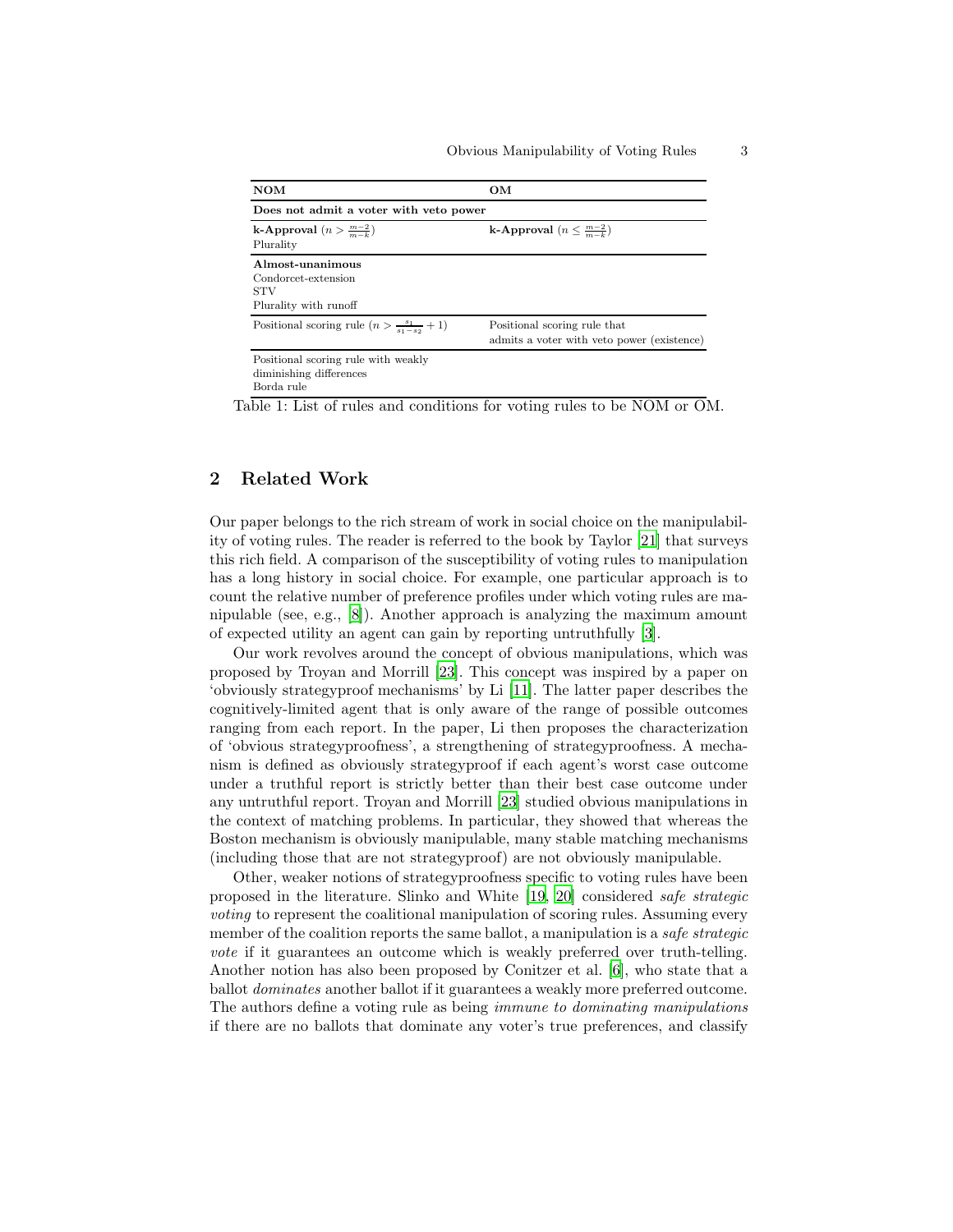the immunity of certain rules under varying levels of information known by the manipulator. In particular relevance to our paper, they find that certain voting rules such as Condorcet-consistent rules and the Borda count are immune to dominating manipulations under zero information. We remark that immunity to dominating manipulations under zero information is a weaker notion than not obvious manipulability, and thus our work investigates a stronger notion defining a voting rule's resistance to manipulation than some existing notions. For further discussion on the strategic aspects of voting with partial information, the reader is referred to Chapter 6 and 8 of the book by Meir [\[12\]](#page-14-11), where similar concepts such as local dominance are discussed.

In many elections, voters often lack information of other voters' preferences. This has prompted a probabilistic perspective into the manipulability of voting rules, often assuming a uniform distribution over each preference ordering. In 1985, Nitzan showed that in point scoring rules, a manipulation is more likely to succeed as the number of outcomes increases, and the number of voters decreases [\[14\]](#page-14-12). A similar probabilistic perspective was used by Wilson and Reyhani [\[24](#page-15-2)]. Computer scientists have also extensively researched the computational complexity of calculating a manipulative ballot; as the number of voters and outcomes becomes large, it can be computationally infeasible to compute a manipulation if the problem is intractable (see, e.g. [\[5,](#page-14-13) [7\]](#page-14-14)).

### 3 Preliminaries

We consider the standard social choice voting setting  $(N, O, \succ)$  that involves a finite set  $N = \{1, 2, \ldots, n\}$  of n voters and a finite set  $O = \{o_1, o_2, \ldots, o_m\}$  of m outcomes. We also assume that  $n \geq 3$  and  $m \geq 3$ . Each voter *i* has a transitive, complete and reflexive preference ordering  $\succ_i$  over the set of outcomes O. We denote the preference profile of each voter  $i \in N$  as  $\succ = (\succ_1, \ldots, \succ_n)$ , and use  $\mathcal{L}(O)^n$  to denote the set of all such profiles for a given n. For a given voter  $i \in N$ , we use  $\succ_{-i}=(\succ_1,\ldots,\succ_{i-1},\succ_{i+1},\ldots,\succ_n)$  to denote the preference profile of the voters in  $N\setminus\{i\}$ . A voting rule  $f: \mathcal{L}(O)^n \to O$  is a function that takes as input the preference profile and returns an outcome from O.

An outcome  $o \in O$  is called a *possible outcome* under a voting rule f if there exists some preference profile ≻ such that  $f(\succ) = o$ . Since we are considering voting rules that return a single outcome, we will impose tie-breaking over social choice correspondences (voting rules that return more than one outcome) to return a single outcome. Unless specified otherwise, we will assume a fixed tiebreak ordering over the outcomes.

**Definition 1.** A voting rule f is manipulable if there exists some voter  $i \in N$ , two preference relations  $\succ_i, \succ'_i$  of voter i, and a preference profile  $\succ_{-i}$  of other voters such that  $f(\succ_i', \succ_{-i}) \succ_i f(\succ_i, \succ_{-i})$ . Such a manipulation is defined as a profitable manipulation for voter i. A voting rule is strategyproof (SP) if it is not manipulable.

Under voting rule  $f$ , a given set of outcomes and a fixed number of voters, we denote by  $B_{\succ_i}(\succ'_i, f)$  the best possible outcome (under *i*'s preference  $\succ_i$ ) when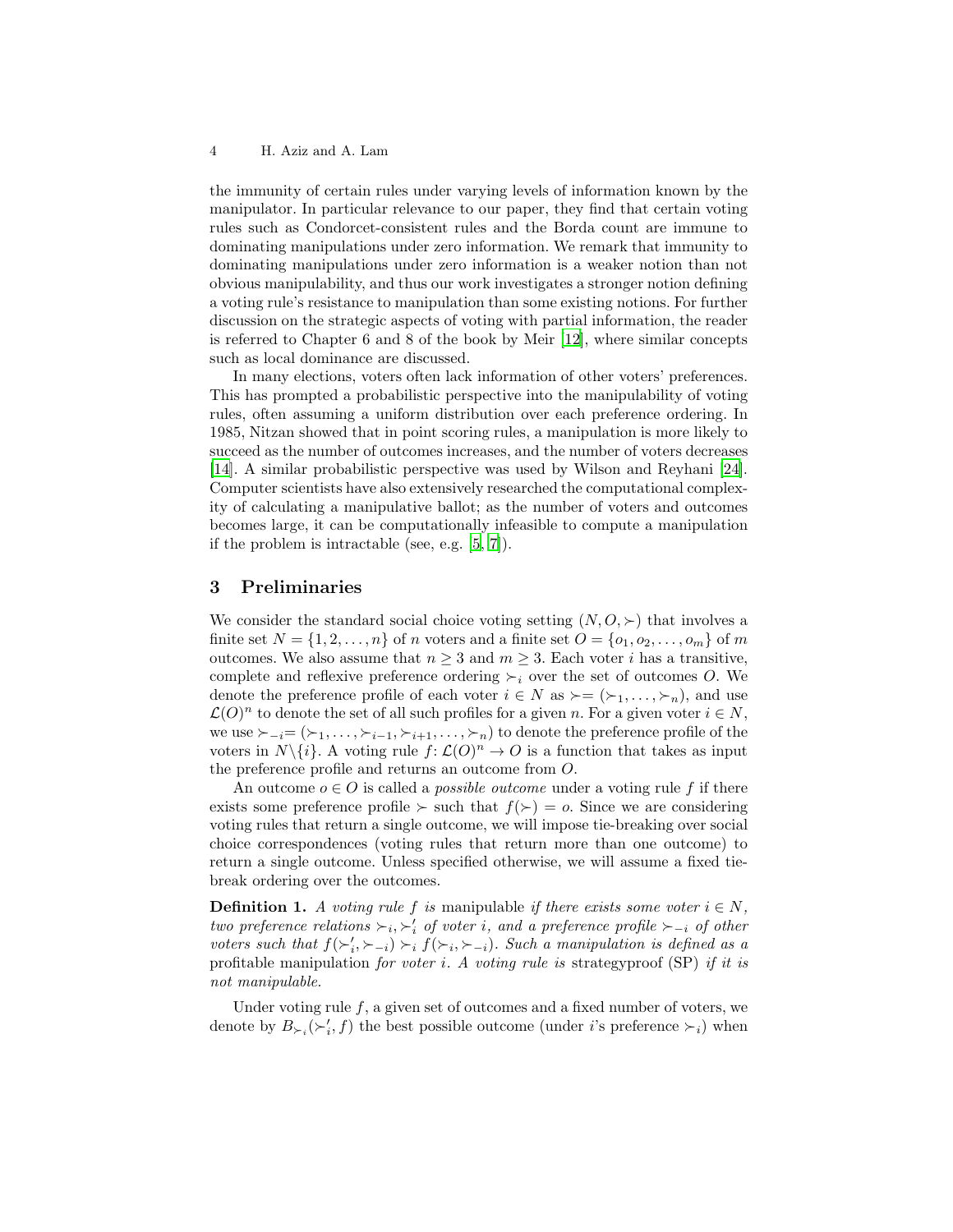she reports  $\succ'_i$ , over all possible preferences of the other voters. We also denote by  $W_{\succ_i}(\succ'_i, f)$  the worst possible outcome (under *i*'s preference  $\succ_i$ ) when she reports  $\succ'_{i}$ , over all possible preferences of the other voters. We now present the central concept used in the paper, which has been adapted from the paper by Troyan and Morrill [\[23](#page-15-0)] to the field of voting.

**Definition 2.** A voting rule  $f$  is not obviously manipulable (NOM) if for every voter i with truthful preference  $\succ_i$  and every profitable manipulation  $\succ'_i$ , the following two conditions hold:

$$
W_{\succ_i}(\succ_i, f) \succeq_i W_{\succ_i}(\succ'_i, f) \tag{1}
$$

$$
B_{\succ_i}(\succ_i, f) \succeq_i B_{\succ_i}(\succ'_i, f). \tag{2}
$$

If either condition does not hold, then we say the voting rule is obviously manipulable. Specifically, if  $(1)$  does not hold, then we say the voting rule is *worst* case obviously manipulable. Similarly, if (2) does not hold, then we say it is best case obviously manipulable.

# 4 Sufficient Conditions for not being Obviously Manipulable

In this section, we identify certain conditions that imply not obvious manipulability when satisfied by voting rules.

Definition 3. For a given voting rule f and a fixed number of voters n and outcomes m, a voter i has veto power if there exists a possible outcome  $o \in O$ and report  $\succ_i$  such that  $f(\succ_i, \succ_{-i}) \neq o$  for all  $\succ_{-i}$ .

<span id="page-4-0"></span>Our first result is a sufficient condition for a voting rule being NOM.

Lemma 1. If a voting rule is obviously manipulable, then it must admit a nondictatorial voter with veto power.

However, existence of a voter with veto power does not imply obvious manipulability. We will illustrate this later in the paper.

**Definition 4.** A voting rule  $f$  is almost-unanimous if it returns an outcome of when o is the most preferred outcome for at least  $n-1$  voters. Almost-unanimity implies unanimity.

<span id="page-4-1"></span>**Theorem 1.** For  $n \geq 3$ , no almost-unanimous voting rule is obviously manipulable.

<span id="page-4-2"></span>Proof. Note that an almost-unanimous voting rule is not dictatorial. By definition, a rule that is almost-unanimous cannot admit a voter with veto power. Hence it follows from Lemma [1](#page-4-0) that for  $n \geq 3$ , no almost-unanimous voting rule is obviously manipulable. ⊓⊔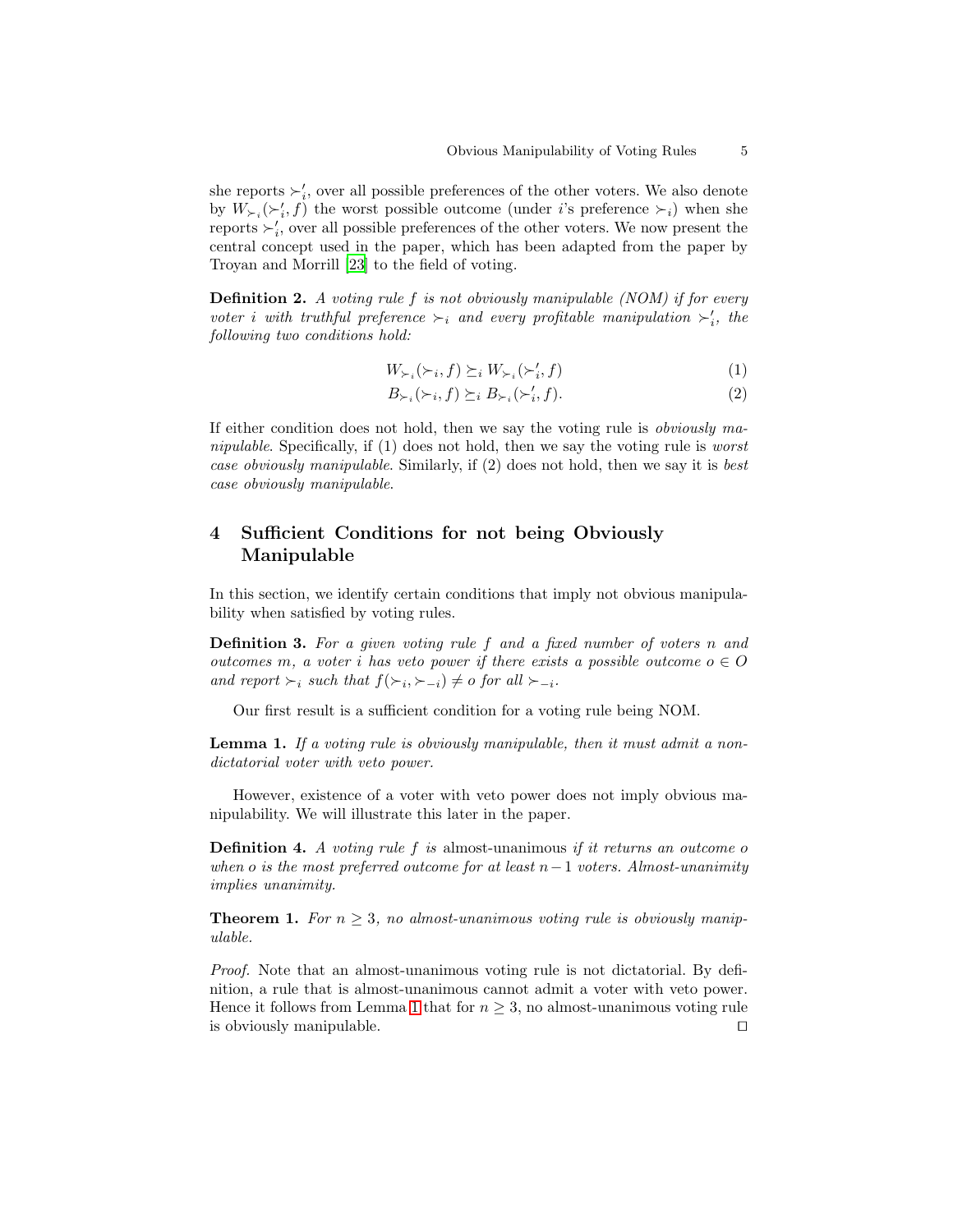Corollary 1. Any majoritarian (Condorcet extension rule) is NOM.

Similarly, Theorem [1](#page-4-1) applies to several voting rules including STV [\[22](#page-15-3)] and Plurality with runoff [\[13\]](#page-14-15) that are almost-unanimous.

Corollary 2. STV and Plurality with runoff are NOM.

We have shown that many voting rules are not obviously manipulable, so we question whether there are any obviously manipulable voting rules. We next investigate positional scoring rules.

### 5 Positional Scoring Rules

In this section, we consider positional scoring rules, a major class of voting rules which assigns points to candidates based on voter preferences and chooses the candidate with the highest score. A formal definition of a positional scoring rule is given below.

Definition 5. A positional scoring rule assigns a score to each outcome using the score vector  $w = (s_1, s_2, \ldots, s_m)$ , where  $s_i \geq s_{i+1} \forall i \in \{1, 2, \ldots, m-1\}$  and  $\exists i \in \{1, 2, \ldots, m-1\} : s_i > s_{i+1}$ . Each voter gives  $s_i$  points to their ith most preferred candidate, and the score of a candidate is the total number of points given by all voters. The candidate with the highest number of points is returned by the rule.

Note that this positional scoring rule definition rules out unreasonable, pathological scoring vectors such as (1, 2, 3). Several well-known rules fall in the class of positional scoring rules. For example if  $s_i = m - i$  for all  $i \in [m]$ , the rule is the Borda voting rule. If  $s_1 = 1$  and  $s_i = 0$  for all  $i > 1$ , the rule is plurality. If  $s_m = 0$  and  $s_i = 1$  for all  $i < m$ , the rule is anti-plurality.

Next, we identify a sufficient condition for a positional scoring rule to be NOM.

**Theorem 2.** A positional scoring rule is NOM if  $n > \frac{s_1}{(s_1 - s_2)} + 1$ .

*Proof.* It is sufficient to show that for  $n > \frac{s_1}{(s_1 - s_2)} + 1$ , the rule is almostunanimous. Any outcome  $a$  that is the most preferred by  $n-1$  voters has a score of at least  $(s_1)(n-1)$ . We show that this score is greater than the score of any other candidate. The maximum score any other outcome  $b$  can get is by being in the first position of one voter and second position of all other voters so its score is  $(s_2)(n-1) + s_1$ . The score of a is greater than the maximum score of b if and only if

$$
(s_1)(n-1) > (s_2)(n-1) + s_1
$$
  

$$
\iff (n-1)(s_1 - s_2) > s_1
$$
  

$$
\iff n > \frac{s_1}{(s_1 - s_2)} + 1.
$$

⊓⊔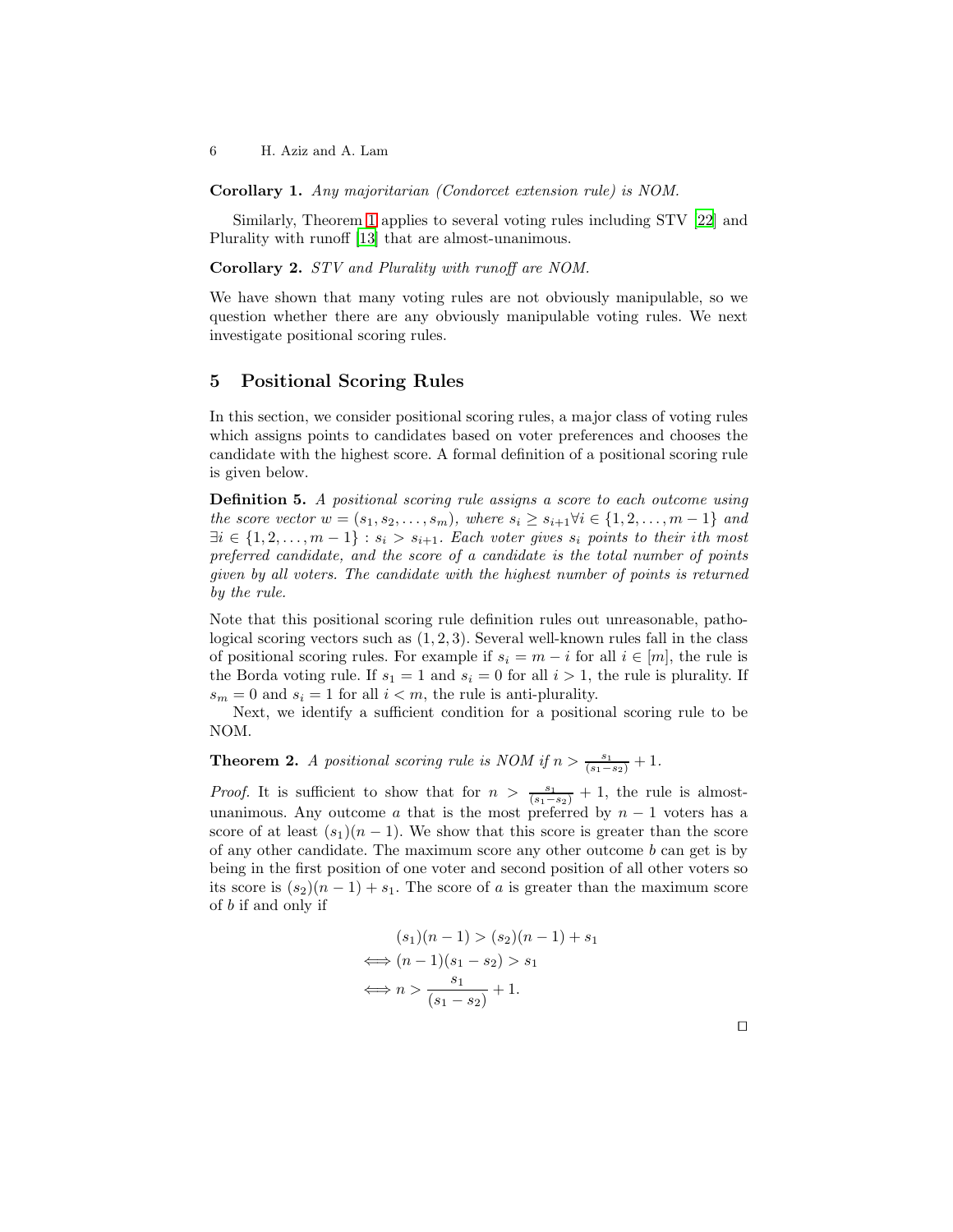This result suggests that many positional scoring rules are NOM when there are sufficiently many voters, and that scenarios with few voters may be required for a positional scoring rule to be obviously manipulable.

#### 5.1 k-Approval

The k-approval rule is a subclass of positional scoring rules that lets voters approve of their k most preferred candidates, or voice their disapproval for their  $m - k$  least preferred candidates. It is a scoring rule with weight vector  $w =$  $(1, \ldots, 1, 0, \ldots, 0)$ , where there are k ones,  $m - k$  zeroes and  $0 < k < m$ .

Note that the k-approval rule is the same as the plurality rule when  $k = 1$ , and it is the same as the anti-plurality rule when  $m - k = 1$ .

**Lemma 2.** The k-approval rule (kApp) is obviously manipulable if  $n \leq \frac{m-2}{m-k}$ .

*Proof.* Suppose there are *n* voters, the number of outcomes m is at least  $n(m (k) + 2$ , voter *i*'s true preferences are

<span id="page-6-0"></span>
$$
\succ_i: o_1 \succ_i o_2 \succ_i \cdots \succ_i o_{m-1} \succ_i o_m,
$$

and the fixed tie-break ordering is

 $\succ_L: o_k \succ_L o_1 \succ_L o_2 \succ_L \cdots \succ_L o_{k+1} \succ_L o_{k+2} \succ_L \cdots \succ_L o_{m-1} \succ_L o_m.$ 

Under a k-approval rule, any voter may disapprove of their  $m - k$  least preferred outcomes. Since there are a total of  $n(m - k)$  disapprovals and  $m \geq$  $n(m-k) + 2$ , by the pigeonhole principle, there are at least 2 outcomes with zero disapprovals. Therefore the selected outcome must be the tie-break winner of the outcomes with zero disapproval votes, as they are approved by every voter.

Under a truthful ballot  $\succ_i$ , voter *i* disapproves of outcomes  $\{o_{k+1}, \ldots, o_m\}$ , so  $W_{\succ_i}(\succ_i, kApp) \notin \{o_{k+1}, \ldots, o_m\}$ . We therefore have  $W_{\succ_i}(\succ_i, kApp) = o_k$  as at least two outcomes in  $\{o_1, \ldots, o_k\}$  must have zero disapproval votes, and  $o_k$ has the highest tie-break priority.

If voter *i* instead disapproves of the outcomes in  $\{o_k\} \cup \{o_{k+1}, \ldots, o_m\} \setminus \{o_{i'}\},\$ where  $k + 1 \leq i' \leq m$ , then the worst case outcome satisfies  $W_{\succ_i}(\succ'_i, kApp) \succ_i$  $o_{k-1}$ , as  $o_{i'}$  always loses the tie-break with any outcome from  $\{o_1, \ldots, o_{k-1}\}.$ We therefore have  $W_{\succ_i}(\succ'_i, kApp) \succ_i W_{\succ_i}(\succ_i, kApp)$ , concluding the proof.  $\Box$ 

<span id="page-6-1"></span>**Lemma 3.** The k-approval rule (kApp) is NOM if  $n > \frac{m-2}{m-k}$ .

*Proof.* Suppose that there are n voters,  $m \geq \frac{kn-1}{n-1}$  outcomes and without loss of generality that voter  $i$ 's true preferences are

$$
\succ_i: o_1 \succ_i o_2 \succ_i \cdots \succ_i o_m.
$$

We note that  $m \geq \frac{kn-1}{n-1} \iff n(m-k) \geq m-1$ , so there are at least  $m-1$ disapproval votes as each of the *n* voters disapproves of  $m-k$  outcomes. We first show that under these conditions, the  $k$ -approval rule is not best case obviously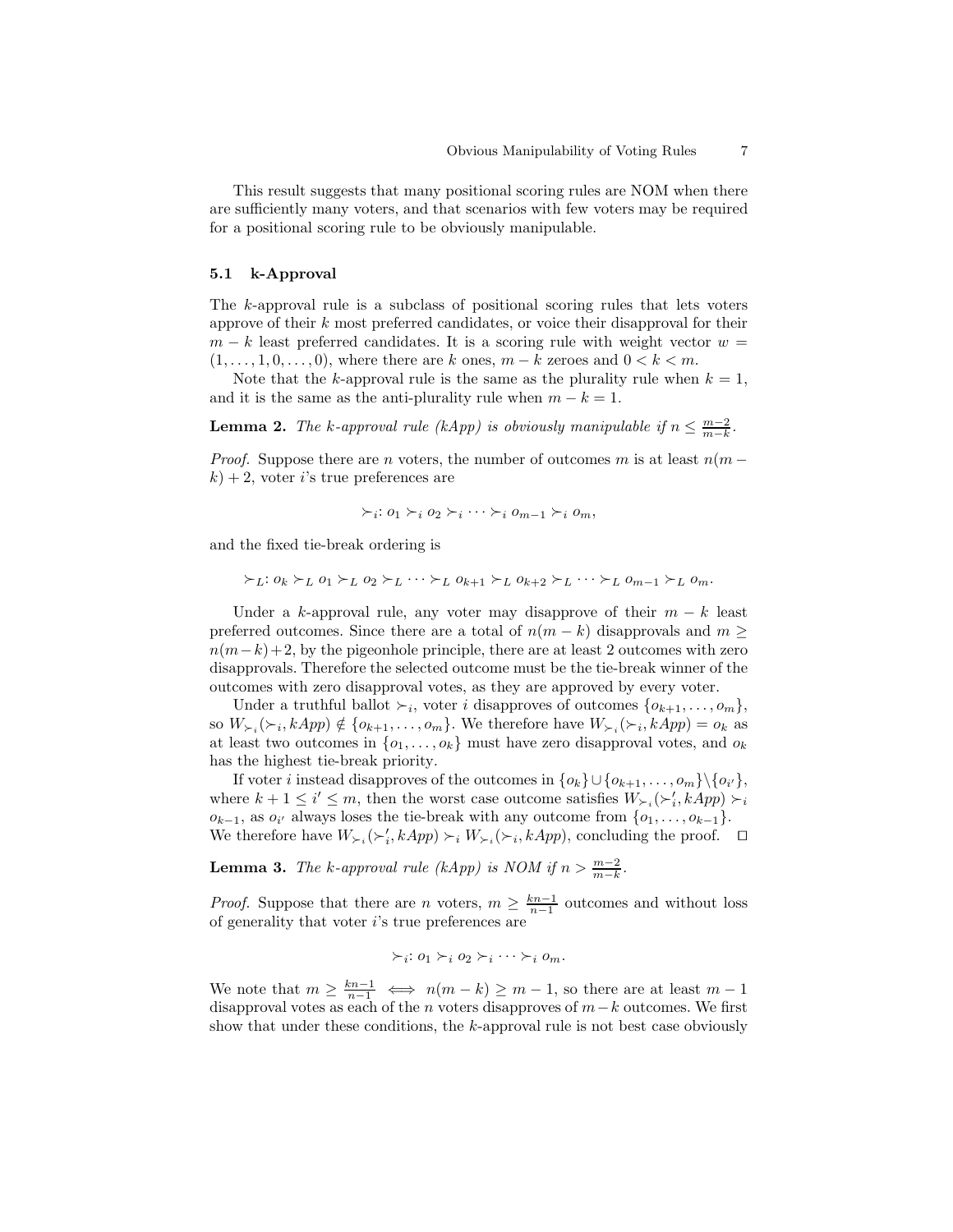manipulable. Under  $\succ_i$ , voter *i*'s best case outcome of  $B_{\succ_i}(\succ_i, kApp) = o_1$  is achievable by the voters voting such that  $o_1$  has zero disapprovals and each of the other outcomes has at least one disapproval. Since i's best case outcome is his first preference, it cannot be strictly improved by any manipulation.

We next show that in this scenario, the k-approval rule is not worst case obviously manipulable. We consider two cases.

### Case 1  $(n(m-k) = m-1)$ :

In this case, there are  $m = n(m-k) + 1$  outcomes and  $n(m-k)$  disapprovals, so by the pigeonhole principle, there must be at least one outcome with zero disapprovals. Under a truthful ballot, voter *i* disapproves of outcomes  $\{o_{k+1}, \ldots, o_m\}$ , so his worst case outcome is  $W_{\succ_i}(\succ_i, kApp) = o_k$ , achieved by the other voters disapproving of outcomes  $\{o_1, \ldots, o_{k-1}\}$ . Now under any manipulation, at least one outcome from  $\{o_{k+1}, \ldots, o_m\}$  must be approved by voter *i*. This results in  $W_{\succ_i}(\succ'_i, kApp) \in \{o_{k+1}, \ldots, o_m\}$ , as the other voters can vote such that every outcome except for voter i's least preferred approved outcome has been disapproved at least once.

### Case 2  $(n(m-k) > m-1)$ :

In this case, there are at least as many disapprovals as outcomes, so it is possible for each outcome to have at least one disapproval. If  $W_{\succ_i}(\succ_i, kApp) \in$  ${o_{k+1}, \ldots, o_m}$ , then each outcome must have at least one disapproval as voter i disapproves of outcomes  $\{o_{k+1}, \ldots, o_m\}$ . Suppose voter i misreports ballot  $\succ'_i$ , switching its disapprovals from at least one outcome in  $\{o_{k+1}, \ldots, o_n\}$  to at least one outcome in  $\{o_1, \ldots, o_k\}$ . His worst case outcome under  $\succ'_i$  cannot improve, as the other agents can 'negate' the misreport by switching their disapprovals from the appropriate outcomes in  $\{o_1, \ldots, o_k\}$  to  $\{o_{k+1}, \ldots, o_n\}$ . This must be possible as each outcome originally had at least one disapproval.

If  $W_{\succ_i}(\succ_i, kApp) \in \{o_1, \ldots, o_k\}$ , then any manipulation  $\succ'_i$  by voter i results in  $W_{\succ_i}(\succ'_i, kApp) \in \{o_{k+1}, \ldots, o_m\}$  as he will have approved of at least one outcome in  $\{o_{k+1}, \ldots, o_m\}$ . Therefore  $W_{\succ_i}(\succ_i, kApp) \succ W_{\succ_i}(\succ'_i, kApp)$ .

By exhaustion of cases, we have  $W_{\succ_i}(\succ_i, kApp) \succeq_i W_{\succ_i}(\succ'_i, kApp)$ , concluding our proof. ⊓⊔

*Remark 1.* We note that the obvious manipulability of k-approval when  $m \geq$  $n(m-k) + 2$  and the not obvious manipulability of k-approval when  $m = n(m$  $k$ ) + 1 also holds in the case of weighted voters, as the argument relies on the number of outcomes exceeding the total number of disapprovals.

<span id="page-7-0"></span>Based on the two lemmas proved above, we achieve a characterization of the conditions under which the k-approval rule is obviously manipulable.

**Theorem 3.** The k-approval rule is obviously manipulable if and only if  $n \leq$  $\frac{m-2}{m-k}$ .

### <span id="page-7-1"></span>Corollary 3. The plurality rule is NOM.

Since plurality is generally considered to be one of easiest rules to manipulate, the corollary above underscores the strength of obvious manipulations. We give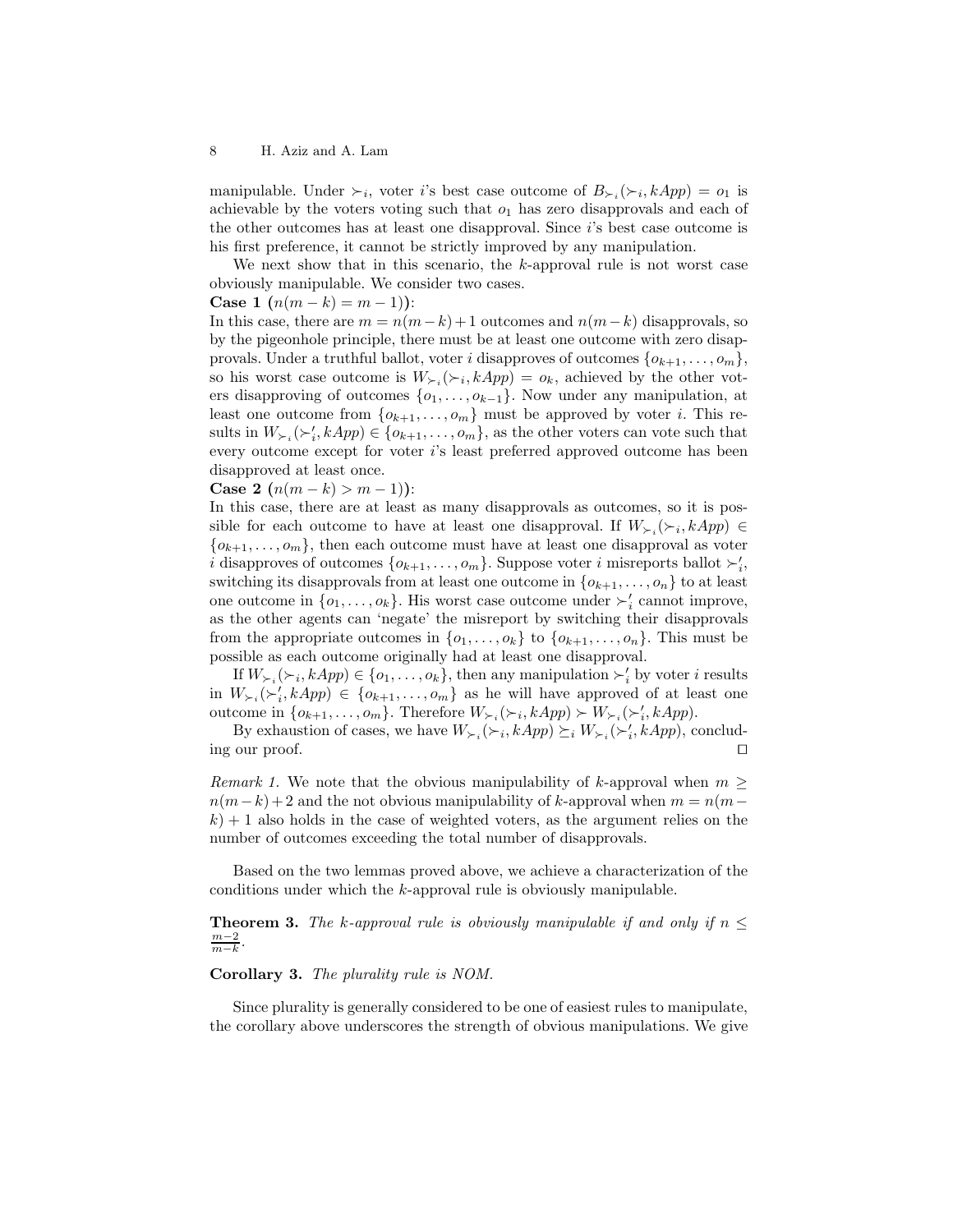the following intuition for the result on k-approval. Suppose a small committee is applying the k-approval rule to select a prize winner out of many candidates, and that certain candidates will be approved by every voter. The manipulator may also have a general idea of these candidates conditional on their report. If a fixed tie-break method is used (such as selecting the oldest candidate), the manipulator may disapprove of the oldest candidate who would otherwise win, instead approving a younger candidate who would not be selected regardless.

### 5.2 Strict Positional Scoring Rules

In the previous section, we noted that the  $k$ -approval rule is obviously manipulable. This may lead to the question of whether the lack of strictly decreasing scoring weights contributes to the obvious manipulability of a positional scoring rule. Hence, we focus on strict positional scoring rules in the following section.

**Definition 6.** A positional scoring rule with weight vector  $w = (s_1, s_2, \ldots, s_m)$ is strict if  $s_i > s_{i+1}$  for all  $i \in \{1, 2, ..., m-1\}$ .

<span id="page-8-1"></span><span id="page-8-0"></span>We first note a strict positional scoring rule can be obviously manipulable.

Lemma 4. There exists a strict positional scoring rule that can admit a voter with veto power and is obviously manipulable.

In the following lemma, we also find that a strict positional scoring rule is not necessarily obviously manipulable if it admits a voter with veto power.

Lemma 5. There exists a class of strict positional scoring rules that can admit a voter with veto power but are NOM.

**Definition 7.** A strict positional scoring rule with  $w = (s_1, s_2, \ldots, s_m)$  has diminishing differences if  $s_i - s_{i+1} > s_{i+1} - s_{i+2}$  for all  $i \in \{1, 2, ..., m-2\}$ . We say it has weakly diminishing differences if  $s_i - s_{i+1} \geq s_{i+1} - s_{i+2}$  for all  $i \in \{1, 2, \ldots, m-2\}.$ 

An example of such a rule is the Harmonic-Borda/Dowdall system used in Nauru, which has weight vector  $w = (1, 1/2, \ldots, 1/m)$  [\[17](#page-14-16)]. It is more favourable towards candidates that are the top preference of many voters, and has been described as a scoring rule that "lies between plurality and the Borda count" [\[9](#page-14-17)].

<span id="page-8-2"></span>Next, we prove that a strict positional scoring rule with weakly diminishing differences is NOM.

Theorem 4. A strict positional scoring rule with weakly diminishing differences is NOM.

Corollary 4. The Borda and Harmonic-Borda/Dowdall rules are NOM.

Remark 2. Lemma [5](#page-8-0) exemplifies a class of strict positional scoring rules which do not satisfy weakly diminishing differences but are NOM.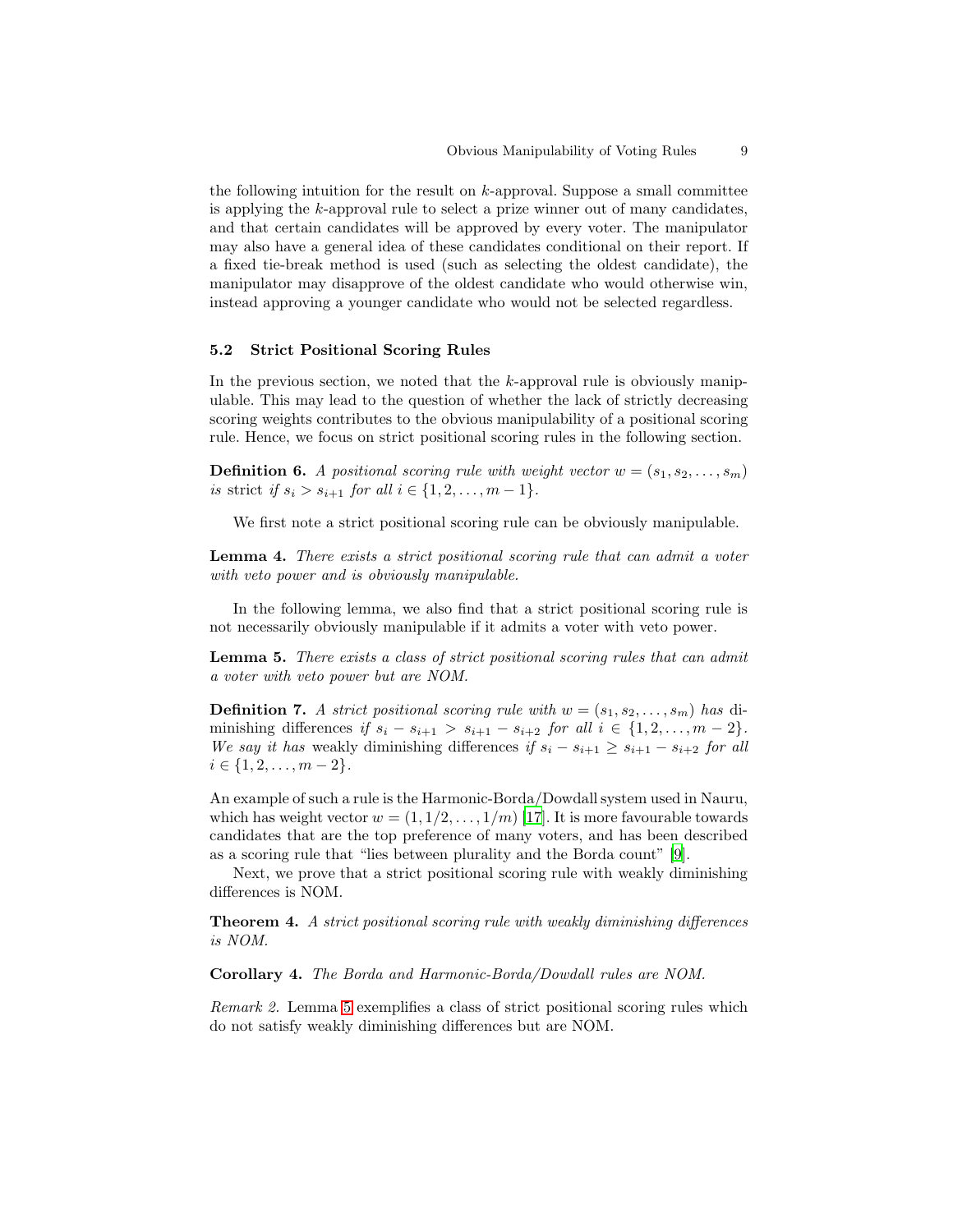### 5.3 Obvious Manipulability in the Best Case

<span id="page-9-0"></span>Although our previous results focus on worst case obvious manipulability, it is possible for a positional scoring rule to be best case obviously manipulable.

**Lemma 6.** Assuming m,  $n > 3$ , a positional scoring rule f is best case obviously manipulable if and only if for some  $k > 1$ , the first k elements of the scoring vector are the same and  $n \leq \frac{m-2}{m-k}$ .

<span id="page-9-1"></span>Next, we demonstrate a fundamental connection between best case obvious manipulations and worst case obvious manipulations.

**Theorem 5.** Assuming  $m, n \geq 3$ , for any positional scoring rule, if a voter's preference relation  $\succ_i$  admits a best case obvious manipulation, then it also admits a worst case obvious manipulation.

*Proof.* Suppose for some positional scoring rule  $f$  that a voter's preference relation  $\succ_i$  admits a best case obvious manipulation. From Lemma [6,](#page-9-0) for some  $k > 1$ , the first k elements of the scoring vector must be the same, and we have  $n \leq \frac{m-2}{m-k}$ . Consequently, any outcome selected under f must be in the top k outcomes of each voter's report. We say that a voter 'approves' his  $k$  most preferred outcomes, and 'disapproves' of his  $m - k$  least preferred outcomes. An outcome cannot be chosen by  $f$  if it has a disapproval vote from at least one voter.

We now construct the set of feasible outcomes  $O_f$  which can be selected under the voter's preference relation  $\succ_i$  and some  $\succ_{-i}$ . Let  $O_v$  be the  $m-k$ disapproved outcomes by i under  $\succ_i$ . Since any outcome with at least one disapproval vote cannot be chosen, no outcome in  $O<sub>v</sub>$  can be selected. Now consider the set  $O\backslash O_v$ . Suppose without loss of generality that  $O\backslash O_v = \{o_1, \ldots, o_k\},\$ with tie-break ordering  $\succ_L: o_1 \succ_L \cdots \succ_L o_k$ . Denote  $c := (n-1)(m-k)$  as the number of disapproval votes that the other  $n-1$  voters can distribute. For  $j \in \{1, \ldots, c+1\}$ , outcome  $o_j$  can be selected if the other voters cast disapproval votes for outcomes  $\{o_1, \ldots, o_{c+1}\}\backslash \{o_j\}$ . Furthermore, outcomes  $o_{c+2}, \ldots, o_k$  cannot be selected, regardless of how the other voters report. Therefore the set of feasible outcomes  $O_f$  are the  $c+1$  highest tie-breaking ranked outcomes of the set  $O\backslash O_v$ . Voter *i*'s best case outcome is its most preferred outcome in  $O_f$ , whilst its worst case outcome is its least preferred outcome in  $O_f$ . We denote  $o_b := B_{\succ_i}(\succ_i, f)$  as i's best case outcome, and  $o_w := W_{\succ_i}(\succ_i, f)$  as i's worst case outcome.

We now define the set of feasible outcomes  $O'_{f}$  under any preference report by voter i. This is the  $n(m - k) + 1$  highest tie-break ranked outcomes of O. Now suppose  $\succ_i$  admits a best case obvious manipulation. There must exist an outcome  $o'_b \in O'_f \backslash O_f$  that i prefers over  $o_b$ . Consider the set  $O'_v = \{o_w\} \cup$  $O_f' \setminus (O_f \cup o'_b)$ . Since  $o_w \notin O_f' \setminus O_f$  and  $o'_b \notin O_f$ , we have

$$
|O'_v| = |\{o_w\}| + |O'_f| - |O_f| - |\{o'_b\}|
$$
  
= 1 + n(m - k) + 1 - (n - 1)(m - k) - 1 - 1  
= m - k.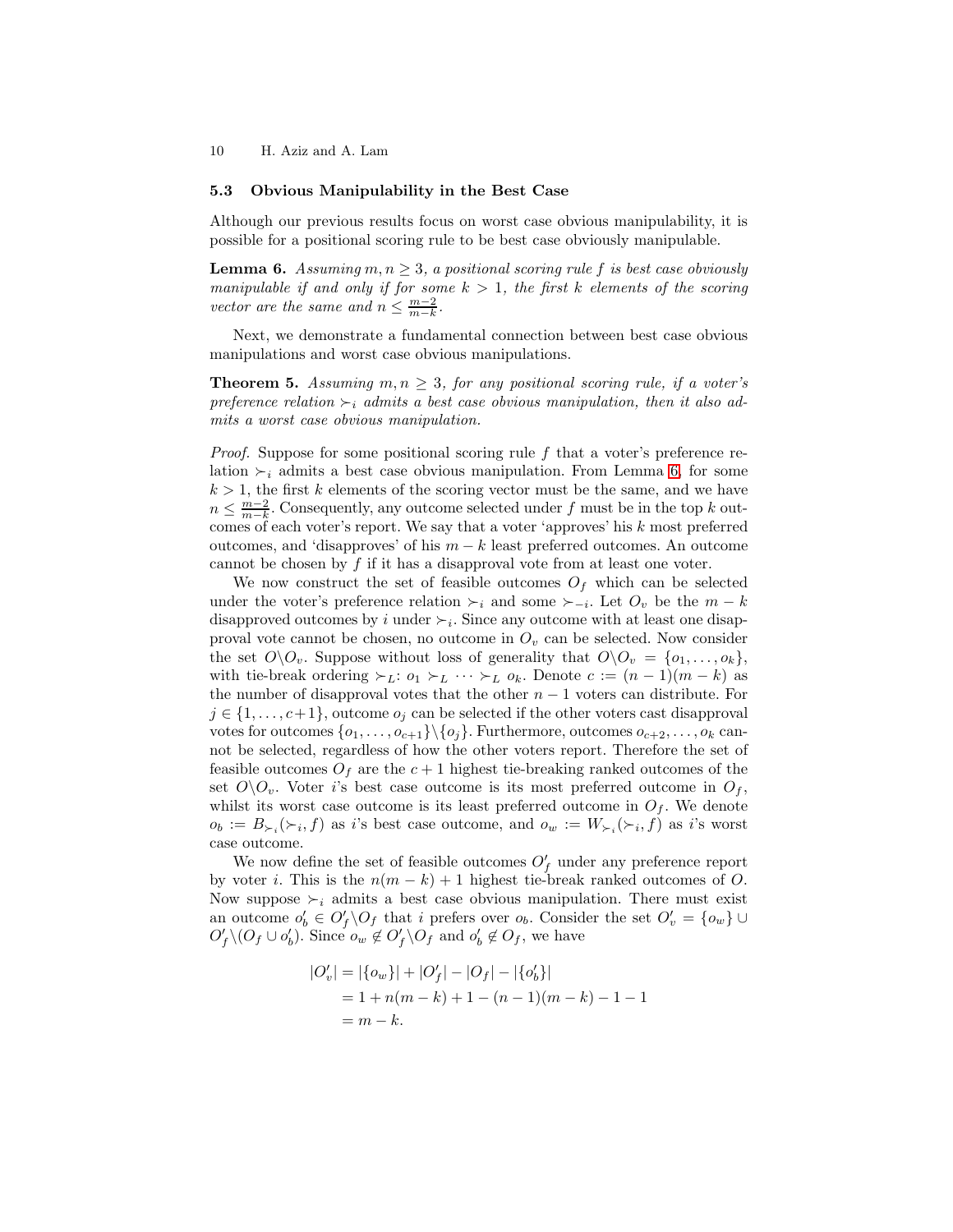We now deduce *i*'s worst case outcome  $W_{\succ_i}(\succ'_i, f)$  under the manipulation  $\succ'_i$ where voter *i* disapproves of all outcomes from  $O'_v$ . Under  $\succ'_i$ , every outcome in  $O_f' \backslash O_f$  except for  $o'_b$  has a disapproval vote and therefore cannot be selected. The outcome  $o'_b$  satisfies  $o'_b \succ_i o_b$  and therefore cannot be the worst case outcome. Finally,  $o_w$  has a disapproval vote, so by elimination, we have  $W_{\succ_i}(\succ'_i, f) \in$  $O_f \setminus \{o_w\}$ . Since  $o_w$  is voter i's least preferred outcome in  $O_f$ , we have  $W_{\succ_i}(\succ'_i)$  $(f) \succ_i o_w$ , meaning that  $\succ'_i$  is a worst case obvious manipulation. □

# 6 Computing Obvious Manipulations

In the previous parts of the paper, we focussed on understanding the conditions under which a voting rule is obviously manipulable. Next, we consider the problem of computing an obvious manipulation for a given problem instance. We present algorithmic results for computing obvious manipulations under positional scoring rules.

Obvious Manipulation (OM) Input: Number of voters n, set of outcomes  $O = \{o_1, o_2, \ldots, o_m\}$ , preference relation  $\succ_i$  of voter i, tie-break order  $\succ_L$  and voting rule f. Problem: Find a preference relation  $\succ_i'$  such that  $W_{\succ_i}(\succ'_i, f) \succ_i W_{\succ_i}(\succ_i, f)$  or  $B_{\succ_i}(\succ'_i, f) \succ_i B_{\succ_i}(\succ_i, f)$ .

If we only consider the best case manipulation, we refer to the problem as Best-case Obvious Manipulation (BOM). If we only consider the worst case manipulation, we refer to the problem as Worst-case Obvious Manip-ULATION (WOM).

We present algorithms for the obvious manipulation problems. The algorithms are based on reductions to the Constructive Coalitional Unweighted Manipulation (CCUM) that is well-studied in computational social choice (see e.g., [\[25,](#page-15-4) [26](#page-15-5)]). We now introduce the Constructive Coalitional Unweighted Manipulation (CCUM).

Constructive Coalitional Unweighted Manipulation (CCUM)

Input: Voting rule f, set of outcomes O, distinguished candidate  $o \in O$ , set of voters  $S$  that have already cast their votes and set of voters  $T$  that have not cast their votes.

Problem: Is there a way to cast the votes in  $T$  such that  $o$  wins the election under f?

We show that for any voting rule, there is a polynomial-time algorithm for computing a best case obvious manipulation if CCUM can be solved in polynomial time.

Lemma 7. For any voting rule, there is a polynomial-time algorithm for BOM if CCUM can be solved in polynomial time.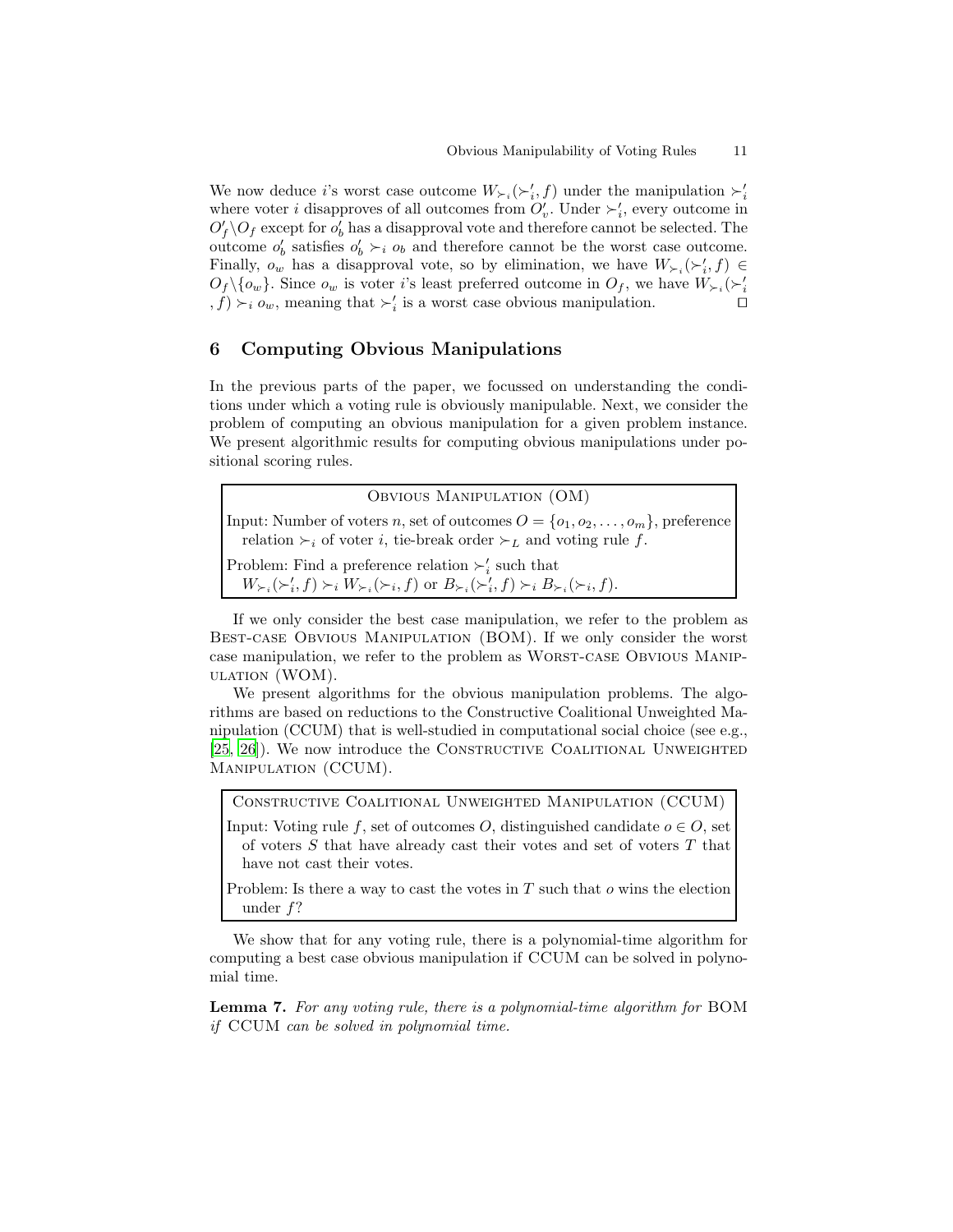*Proof.* Denote  $o_b := B_{\succ_i}(\succ_i, f)$ . We can compute  $o_b$  as follows. We fix the preference  $\succ_i$  of voter i and solve CCUM for each possible outcome while keeping all the other voters as manipulators. This can be checked in  $|O|$  calls to an algorithm to solve CCUM. Next, we find i's best possible outcome if she is allowed to report any other preference. This can be checked by solving CCUM for each possible outcome while keeping all the voters as manipulators. Let  $o^*$ be the possible outcome that is most preferred with respect to  $\succ_i$ . The instance is best case obviously manipulable if and only if  $o^* \succ_i o_b$ .

We then show that for any positional scoring rule, there is a polynomial-time algorithm for OM if CCUM can be solved in polynomial time.

Lemma 8. For any positional scoring rule, there is a polynomial-time algorithm for WOM if CCUM can be solved in polynomial time.

*Proof.* First we compute the worst case outcome  $W_{\succ_i}(\succ_i, f)$  of i when she reports the truth. This is easily computed by running an algorithm that solves CCUM with i's report being fixed, and checking which outcomes are possible.

We check whether  $i$  can improve her worst case outcome by misreporting. We denote  $o_w := W_{\succ_i}(\succ_i, f)$  and  $O_{bad} := \{o \in O : o_w \succ_i o\} \cup \{o_w\}$ . We also denote  $O_{good} := A \backslash O_{bad}$ . We want to check whether i can ensure that no outcome from  $O_{bad}$  is selected irrespective of how the other voters vote. We define a misreport  $\succ'_{i}$  as follows. In  $\succ'_{i}$ , the outcomes of  $O_{good}$  are preferred over the outcomes of  $O_{bad}$ . In  $O_{good}$  the outcomes are ordered so that higher (tie-break) priority outcomes come earlier. In  $O_{bad}$  the outcomes are ordered so that higher priority outcomes come later. We solve CCUM with respect to  $\succ'_{i}$  and check whether some outcome in  $O_{bad}$  can be selected. If such an alternative cannot be selected, we return yes. Otherwise we return no. □

Combining the two lemmas above, we get the following.

Theorem 6. For any positional scoring rule, there is a polynomial-time reduction from solving OM to solving CCUM.

Conitzer and Walsh [\[5\]](#page-14-13) discuss the computational complexity of CCUM for various different voting rules. In particular, CCUM can be solved in polynomial time for the k-approval problem. For example, Zuckerman et al. [\[26](#page-15-5)] present a greedy polynomial-time algorithm for computing CCUM. For the sake of completeness, we explicitly write this algorithm for the k-approval rule with a fixed tie-break ordering. The algorithm assigns approved outcomes to the manipulators as follows. First, it assigns the distinguished outcome as each manipulator's first preference. Each manipulator then approves the  $k-1$  outcomes with the lowest scores. If there are more than  $k-1$  tied outcomes, the ones with the lowest tie-break priority are selected.

Corollary 5. OM can be solved in polynomial time for k-approval.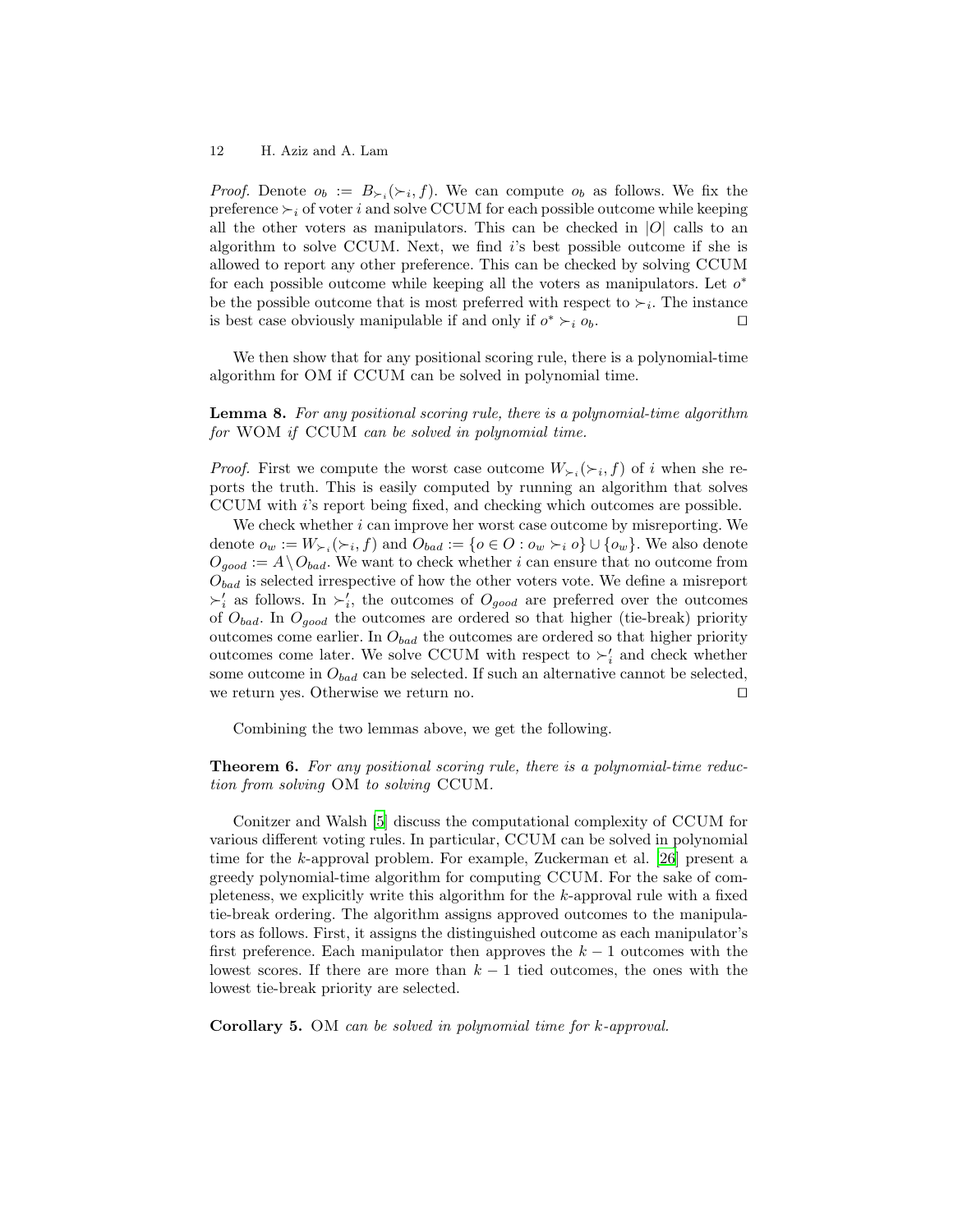### Experimental Results

Since the k-approval rule is obviously manipulable and obvious manipulations can be found in polynomial time, we further investigate these manipulations in an experiment. Below, we experimentally determine the effects of  $k$ ,  $m$  and  $n$  on the proportion of obviously manipulable voter preferences under the k-approval rule. Assuming a fixed tie-break ordering, we generate 1 million randomly permuted voter preference orderings and determine what proportion of these orderings admit an OM for a given set of parameters. It suffices to simply consider individual preference orderings as the best- and worst-case outcomes (and therefore obvious manipulability) for an agent's preference relation are over all possible preferences of the other agents. Note that from Theorem [5,](#page-9-1) the set of WOM-admitting preference orderings is the same as the set of OM-admitting preference orderings. **Effect of**  $n$ : Figure [1](#page-13-0) depicts the results from our experiments determining the effect of the number of voters  $n$  on the proportion of obviously manipulable preference orderings. The downwards trend is concurrent with the existing theory that the proportion of individually manipulable voting profiles approaches zero as the number of voters tends to infinity [\[16\]](#page-14-18). A significantly lower proportion of preference orderings admit a BOM than those that admit a WOM. These trends are consistent for other values of  $m$  and  $k$ , though other figures are omitted due to space restrictions.

Effect of m and  $m - k$ : In Figure [2,](#page-13-1) we show heat maps of the proportion of OM-admitting preferences for  $m \in \{21, \ldots, 30\}$  and  $m - k$  values for which the preference profile is obviously manipulable. It is more appropriate to consider the number of disapprovals  $m-k$  than the number of approvals k, as the impact of  $k$  is relative to its difference from the number of outcomes. For example, it is better to compare  $m = 21, k = 20$  with  $m = 30, k = 29$  than with  $m =$  $30, k = 20$ . For a fixed number of disapprovals, the proportion of OM-admitting preferences increases with the number of outcomes. This is likely because a lower proportion of the outcomes can be 'blocked' by the other voters under the worst case outcome. The proportion increases steadily then rapidly decreases as the number of disapprovals increases, suggesting that an intermediary number of disapprovals increases individual manipulative power in comparison to the manipulative coalition of the other voters.

### 7 Conclusion

In this paper, we initiated research on the obvious manipulability of voting rules. One of our key insights is that certain rules are obviously manipulable when the number of outcomes is relatively large as compared to the number of voters. The k-approval rule is an example of such a rule, and we have also shown that under the rule, an obvious manipulation can be computed in polynomial time. Despite all unanimous, non-dictatorial voting rules being manipulable for  $n \geq 3$ , most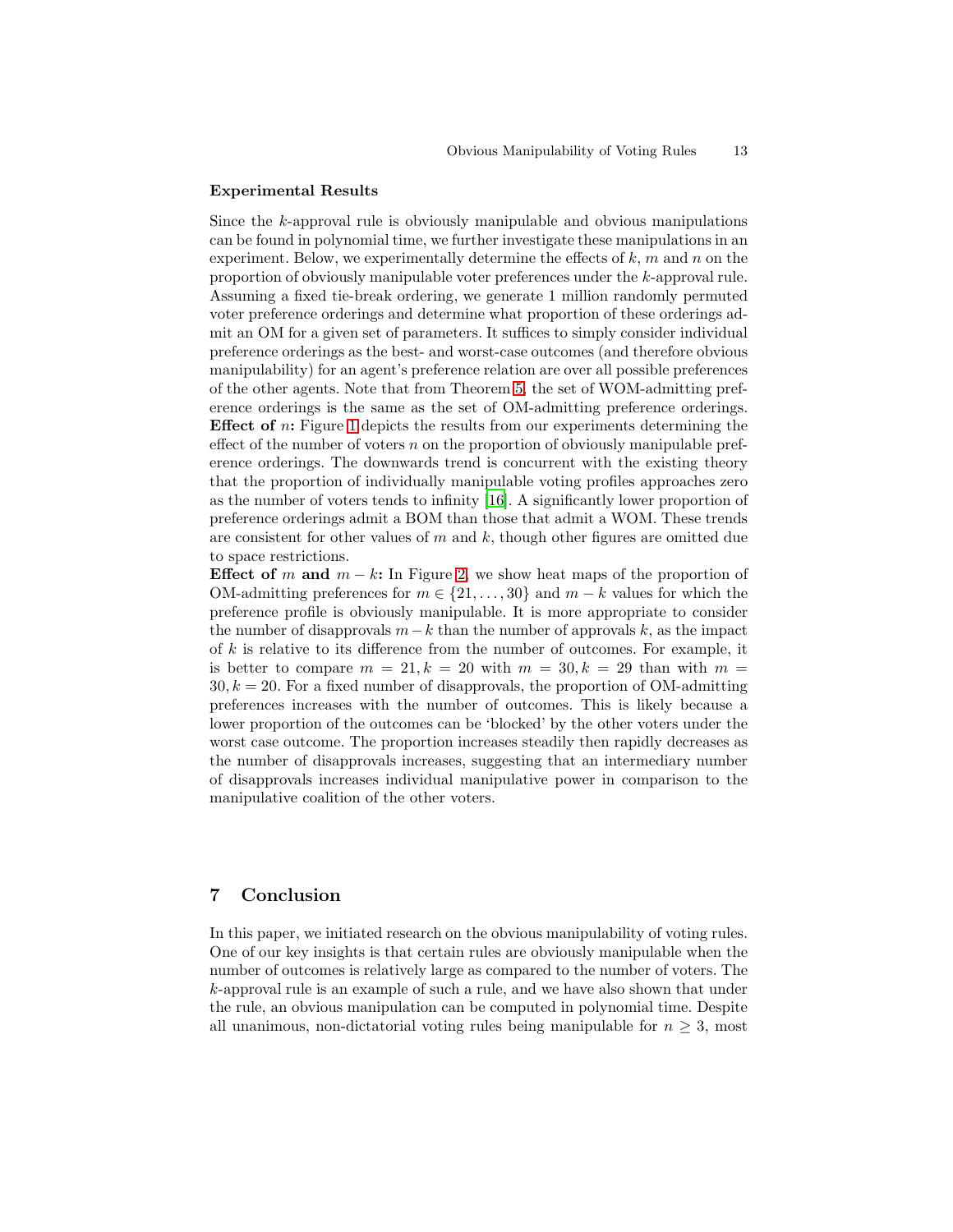<span id="page-13-0"></span>

<span id="page-13-1"></span>Fig. 1: Effect of  $n$  on proportion of preferences that admit WOM and BOM  $(k = 14, m = 15)$ 

|                                            | Number of outcomes $m$ |    |    |    |      |  |                                                     |  |     |          |    |  |  |
|--------------------------------------------|------------------------|----|----|----|------|--|-----------------------------------------------------|--|-----|----------|----|--|--|
|                                            |                        | 21 | 22 | 23 | - 24 |  | 25 26 27                                            |  | -28 | 29       | 30 |  |  |
| $\boldsymbol{\varepsilon}$<br>disapprovals |                        |    |    |    |      |  | $10.610.610.620.620.630.630.640.640.650.65$         |  |     |          |    |  |  |
|                                            |                        |    |    |    |      |  | $20.800.810.820.830.840.840.850.850.860.86$         |  |     |          |    |  |  |
|                                            |                        |    |    |    |      |  | $30.850.870.880.890.900.900.910.920.920.93$         |  |     |          |    |  |  |
|                                            |                        |    |    |    |      |  | 4 0.83 0.86 0.88 0.89 0.91 0.92 0.93 0.94 0.94 0.95 |  |     |          |    |  |  |
|                                            |                        |    |    |    |      |  | 5 0.74 0.80 0.83 0.86 0.89 0.90 0.92 0.93 0.94 0.95 |  |     |          |    |  |  |
|                                            |                        |    |    |    |      |  | 6 0.47 0.60 0.70 0.77 0.82 0.85 0.88 0.90 0.92 0.93 |  |     |          |    |  |  |
| ች                                          |                        | 0  |    |    |      |  | 0.280.480.610.710.780.830.870.89                    |  |     |          |    |  |  |
| $\dot{\circ}$                              |                        |    | 0  | 0  | 0    |  | 0.290.490.620.720.79                                |  |     |          |    |  |  |
|                                            |                        |    |    |    |      |  |                                                     |  |     | 0.290.50 |    |  |  |

Fig. 2: Effect of m and  $m-k$  on proportion of OM-admitting preferences  $(n = 3)$ 

commonly used rules are NOM, suggesting that NOM is a significantly weaker notion than strategyproofness. We remark that in the positional scoring rules that we have classified as OM, the obvious manipulations are dependent on a fixed, deterministic tiebreak ordering which is standard in the voting literature. To gain further insights into which voting rules are more manipulable than others, a Bayesian approach could be used, in which voters have prior beliefs on the distribution of other votes. This approach lies between the perfect information of strategyproofness and the lack of information in NOM. As a new concept, NOM has currently been examined only for a handful of settings. It will be interesting to consider it when analyzing the strategic behaviour of agents in other settings such as fair division (see, e.g., [\[15\]](#page-14-19)).

Acknowledgements. The authors thanks Anton Baychkov, Barton Lee and the anonymous reviewers of ADT 2021 for useful feedback.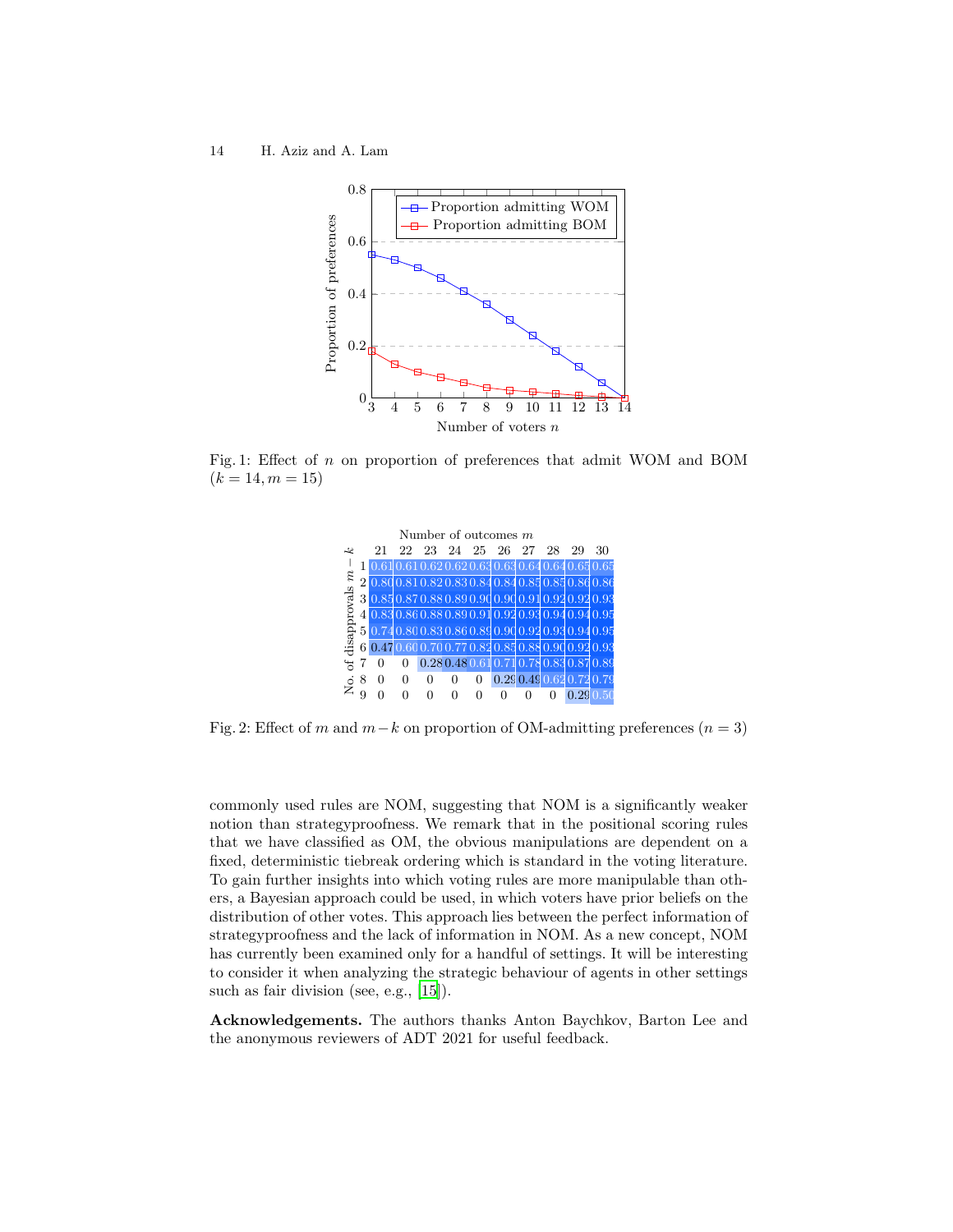### References

- <span id="page-14-2"></span>1 Arrow, K.: A difficulty in the concept of social welfare. Journal of Political Economy pp. 328–346 (1950)
- <span id="page-14-1"></span>2 Black, D.: Borda, Condorcet and Laplace. In: The Theory of Committees and Elections, chap. 18, pp. 156–162 (1958)
- <span id="page-14-6"></span>3 Carroll, G.: A quantitative approach to incentives : Application to voting rules (2011)
- <span id="page-14-0"></span>4 Chisholm, H.: Vote and voting. In: Encyclopaedia Britannica, p. 216 (1911)
- <span id="page-14-13"></span>5 Conitzer, V., Walsh, T.: Barriers to manipulation in voting. In: Brandt, F., Conitzer, V., Endriss, U., Lang, J., Procaccia, A.D. (eds.) Handbook of Computational Social Choice, chap. 6, Cambridge University Press (2016)
- <span id="page-14-10"></span>6 Conitzer, V., Walsh, T., Xia, L.: Dominating manipulations in voting with partial information. In: Proc. of the 25th AAAI Conference (2011)
- <span id="page-14-14"></span>7 Faliszewski, P., Procaccia, A.D.: AI's war on manipulation: Are we winning? AI Magazine pp. 53–64 (2010)
- <span id="page-14-5"></span>8 Favardin, P., Lepelley, D., Serais, J.: Borda rule, Copeland method and strategic manipulation. Review of Economic Design 7(2), 213–228 (2002)
- <span id="page-14-17"></span>9 Fraenkel, J., Grofman, B.: The Borda count and its real-world alternatives: Comparing scoring rules in Nauru and Slovenia. Australian Journal of Political Science 49(2), 186–205 (2014)
- <span id="page-14-3"></span>10 Gibbard, A.: Manipulation of voting schemes: A general result. Econometrica pp. 587–601 (1973)
- <span id="page-14-7"></span>11 Li, S.: Obviously strategy-proof mechanisms. American Economic Review pp. 3257–3287 (2017)
- <span id="page-14-11"></span>12 Meir, R.: Strategic Voting. Synthesis Lectures on Artificial Intelligence and Machine Learning (2018)
- <span id="page-14-15"></span>13 Niou, E.: Strategic voting under plurality and runoff rules. Journal of Theoretical Politics 13(2), 209–227 (2001)
- <span id="page-14-12"></span>14 Nitzan, S.: The vulnerability of point-voting schemes to preference variation and strategic manipulation. Public Choice pp. 349–370 (1985)
- <span id="page-14-19"></span>15 Ortega, J.: Obvious manipulations in cake-cutting. CoRR abs/1908.02988 (2019)
- <span id="page-14-18"></span>16 Peleg, B.: A note on manipulability of large voting schemes. Theory and Decision 11(4), 401–412 (1979)
- <span id="page-14-16"></span>17 Reilly, B.: Social choice in the south seas: Electoral innovation and the Borda count in the Pacific Island countries. International Political Science Review 23(4), 355–372 (2002)
- <span id="page-14-4"></span>18 Satterthwaite, M.A.: Strategy-proofness and Arrow's conditions: Existence and correspondence theorems for voting procedures and social welfare functions. J. Econ. Theory pp. 187–217 (1975)
- <span id="page-14-8"></span>19 Slinko, A., White, S.: Non-dictatorial social choice rules are safely manipulable. In: COMSOC'08, pp. 403–413 (2008)
- <span id="page-14-9"></span>20 Slinko, A., White, S.: Is it ever safe to vote strategically? Social Choice and Welfare pp. 403–427 (2014)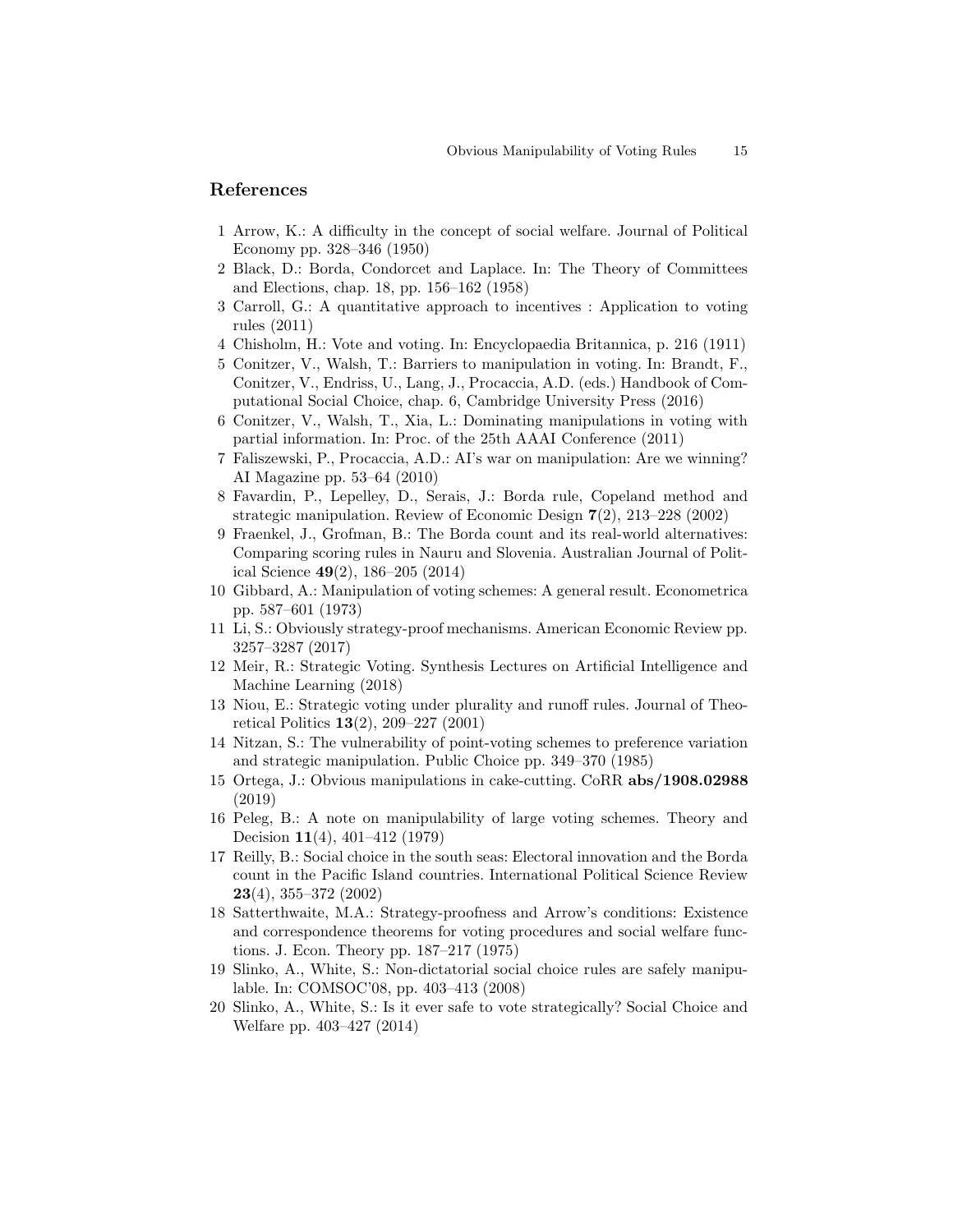- 16 H. Aziz and A. Lam
- <span id="page-15-1"></span>21 Taylor, A.D.: Social Choice and the Mathematics of Manipulation. Cambridge University Press (2005)
- <span id="page-15-3"></span>22 Tideman, N.: The single transferable vote. Journal of Economic Perspectives 9(1), 27–38 (1995)
- <span id="page-15-0"></span>23 Troyan, P., Morrill, T.: Obvious manipulations. Journal of Economic Theory 185 (2020)
- <span id="page-15-2"></span>24 Wilson, M.C., Reyhani, R.: The probability of safe manipulation. In: COM-SOC'10 (2010)
- <span id="page-15-4"></span>25 Xia, L., Zuckerman, M., Procaccia, A.D., Conitzer, V., Rosenschein, J.S.: Complexity of unweighted coalitional manipulation under some common voting rules. In: Proc. of the 21st IJCAI, pp. 348–353 (2009)
- <span id="page-15-5"></span>26 Zuckerman, M., Procaccia, A.D., Rosenschein, J.S.: Algorithms for the coalitional manipulation problem. Artificial Intelligence 173(2), 392–412 (2009)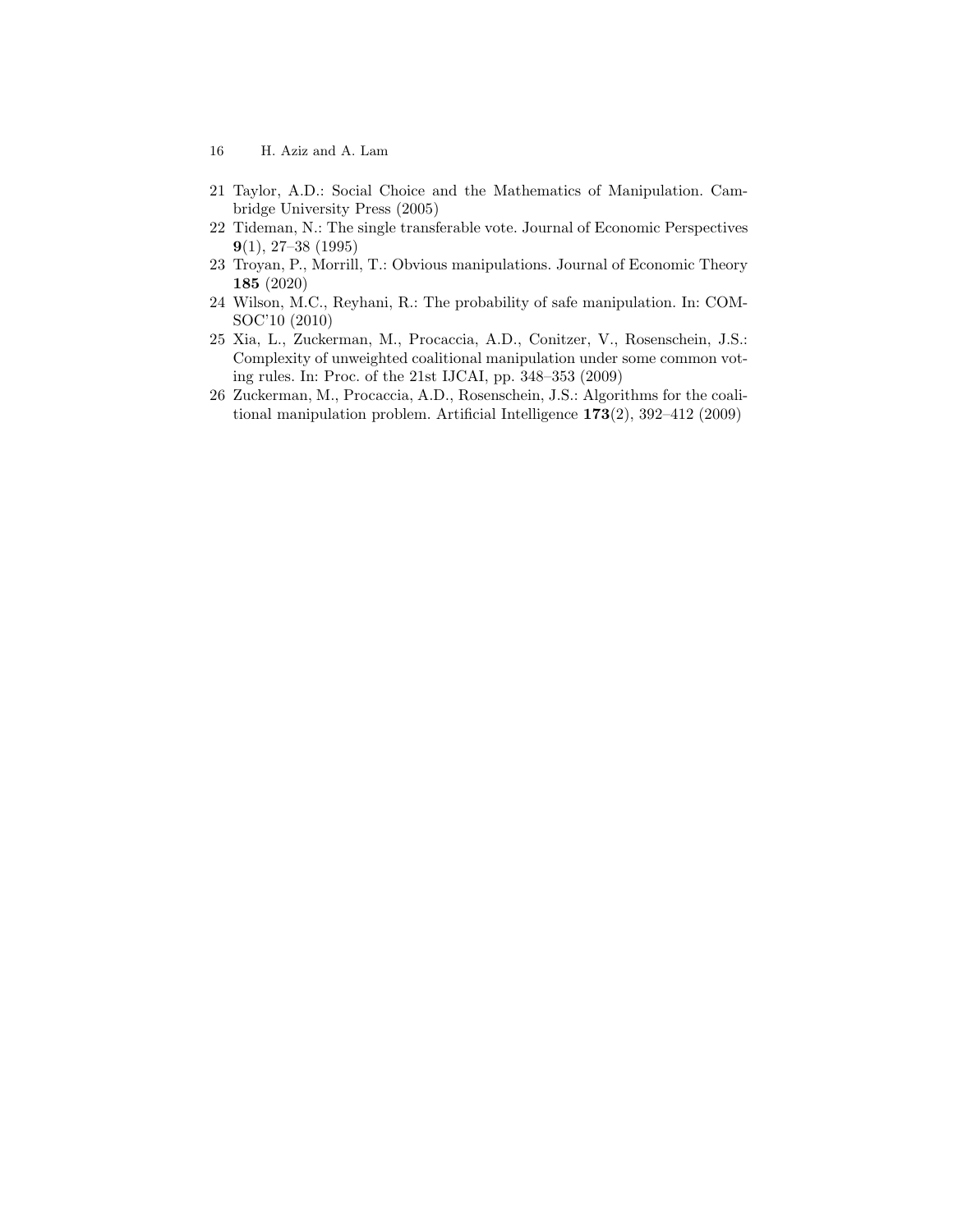## Appendix

### Proof of Lemma [1](#page-4-0)

*Proof.* We show that if a voting rule f does not admit a non-dictatorial voter with veto power, then is not obviously manipulable. Consider a voting rule  $f$ that does not admit a voter with veto power. The admission of a dictatorial voter implies that the rule is strategyproof, so it suffices to consider the case when f is not dictatorial.

First note that voter i's best outcome under truthful report  $\succ_i$  is her most preferred outcome  $o$  in the set of possible outcomes under  $f$ . Such an outcome is achievable because  $o$  is a possible outcome and no voter has veto power, hence the outcome must be achievable under some  $\succ_{-i}$ . Therefore her best outcome under any untruthful report  $\succ'_i$  cannot be strictly better than under a truthful report.

When i reports  $\succ'_{i}$ , her worst possible outcome with respect to her preference  $\succ_i$  is her least preferred outcome from the set of possible outcomes. Such an outcome is achievable because  $f$  does not admit a voter with veto power. We therefore have  $W_{\succ_i}(\succ_i, f) \succeq_i W_{\succ_i}(\succ'_i, f)$  for all untruthful ballots  $\succ'_i$ . Therefore, f is NOM.  $□$ 

### Proof of Corollary [1](#page-4-2)

Proof. Any majoritarian rule is almost-unanimous. Hence, the statement follows from Theorem [1.](#page-4-1) □

#### Proof of Theorem [3](#page-7-0)

*Proof.* The statement follows from Lemma [2](#page-6-0) and Lemma [3.](#page-6-1) □

### Proof of Corollary [3](#page-7-1)

*Proof.* Note that for plurality,  $k = 1$ . Hence,  $m \leq n(m - k) + 1$  holds. □

### Proof of Lemma [4](#page-8-1)

*Proof.* Consider the scoring rule  $w = (m + 2, m + 1, \ldots, 4, 0)$ . Suppose we have  $N = \{i, j, k\}, m = 4, w = (6, 5, 4, 0),$  tie-break order  $o_1 \succ_L o_2 \succ_L o_3 \succ_L o_4$  and that voter  $i$ 's truthful ballot is:

$$
\succ_i: o_1 \succ_i o_2 \succ_i o_3 \succ_i o_4.
$$

We first show that this scoring rule can admit a voter with veto power. Here, voter i attempts to veto outcome  $o_4$  by voting it last. We show that it is impossible for the other voters to vote such that outcome  $o_4$  is chosen. Clearly, j and  $k$  must vote outcome  $o_4$  as first preference, giving it a score of 12. Now outcome  $o_1$  must have a strictly lower score than  $o_4$ , so we have three possible cases.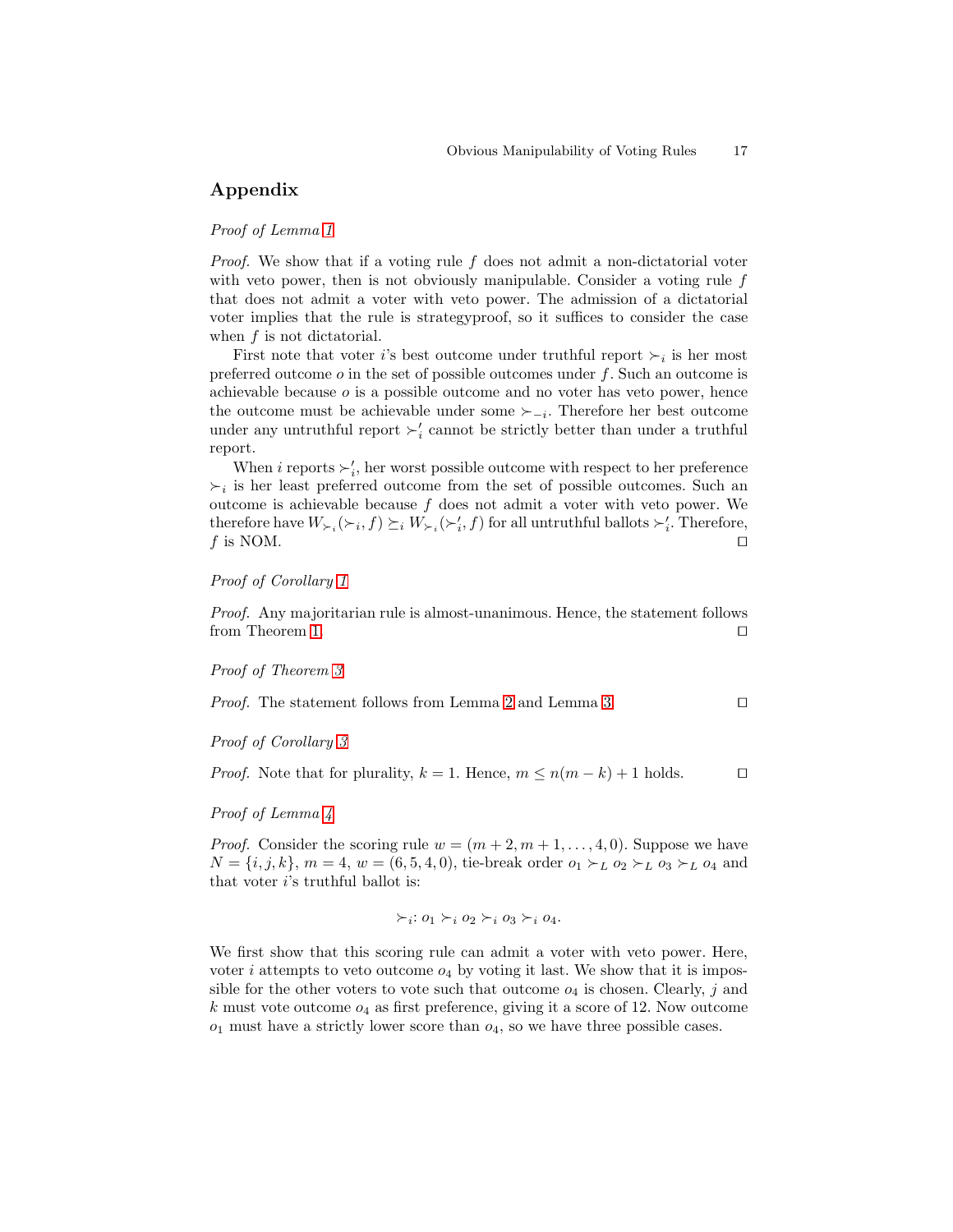**Case 1:** Outcome  $o_1$  is set as the second preference of one voter and the last preference of the remaining voter.

$$
\succ_j : o_4 \succ_j o_1 \succ_j \cdot \succ_j \cdot
$$
  

$$
\succ_k : o_4 \succ_k \cdot \succ_k \cdot \succ_k o_1
$$

Outcome  $o_2$  must be ranked as j's last preference, else it will have a strictly higher score than  $o_4$ . With  $o_3$  as j's third preference, it must have at least 12 points, and wins the tie-break with  $o_4$ . Therefore in this case there does not exist a voting profile that chooses outcome o4.

**Case 2:** Outcome  $o_1$  is set as the third preference of one voter and the last preference of the remaining voter.

$$
\succ_j : o_4 \succ_j \cdot \succ_j o_1 \succ_j \cdot
$$
  

$$
\succ_k : o_4 \succ_k \cdot \succ_k \cdot \succ_k o_1
$$

If outcome  $o_2$  is ranked as the second preference of j and either the second or third preference of  $k$ , it will have a strictly higher score than  $o_4$ . The same can be said for outcome  $o_3$ . Hence by exhaustion there does not exist a voting profile that chooses outcome  $o_4$ .

**Case 3:** Outcome  $o_1$  is set as the last preference of both remaining voters.

$$
\succ_j: o_4 \succ_j \cdot \succ_j \cdot \succ_j o_1
$$
  

$$
\succ_k: o_4 \succ_k \cdot \succ_k \cdot \succ_k o_1
$$

The lowest score that  $o_2$  can achieve is 13, by setting it as the third preference of both j and k. Therefore  $o_4$  cannot be chosen.

By exhaustion of cases, we show that there does not exist a voting profile  $\succ_{-i}$  that chooses outcome  $o_4$ , so it has been effectively vetoed by agent *i*.

We now show that this voting rule is obviously manipulable. Suppose we have the preference profile

$$
\succ_i: o_1 \succ_i o_2 \succ_i o_4 \succ_i o_3,
$$
  

$$
\succ_j: o_3 \succ_j o_1 \succ_j o_4 \succ_j o_2,
$$
  

$$
\succ_k: o_3 \succ_k o_2 \succ_k o_4 \succ_k o_1,
$$

 $W_{\succ_i}(\succ_i, f) = o_3$  is achievable as it wins the tie-break with outcome  $o_4$ . Now suppose that voter  $i$  instead reports the manipulation

$$
\succ'_i: o_1 \succ_i o_4 \succ_i o_2 \succ_i o_3.
$$

By a similar argument as above, it can be shown that it is impossible for the other voters to vote such that outcome  $o_3$  is chosen. Therefore,  $W_{\succ_i}(\succ'_i, f) \succ_i$  $W_{\succ_i}(\succ_i, f)$ , concluding our proof. □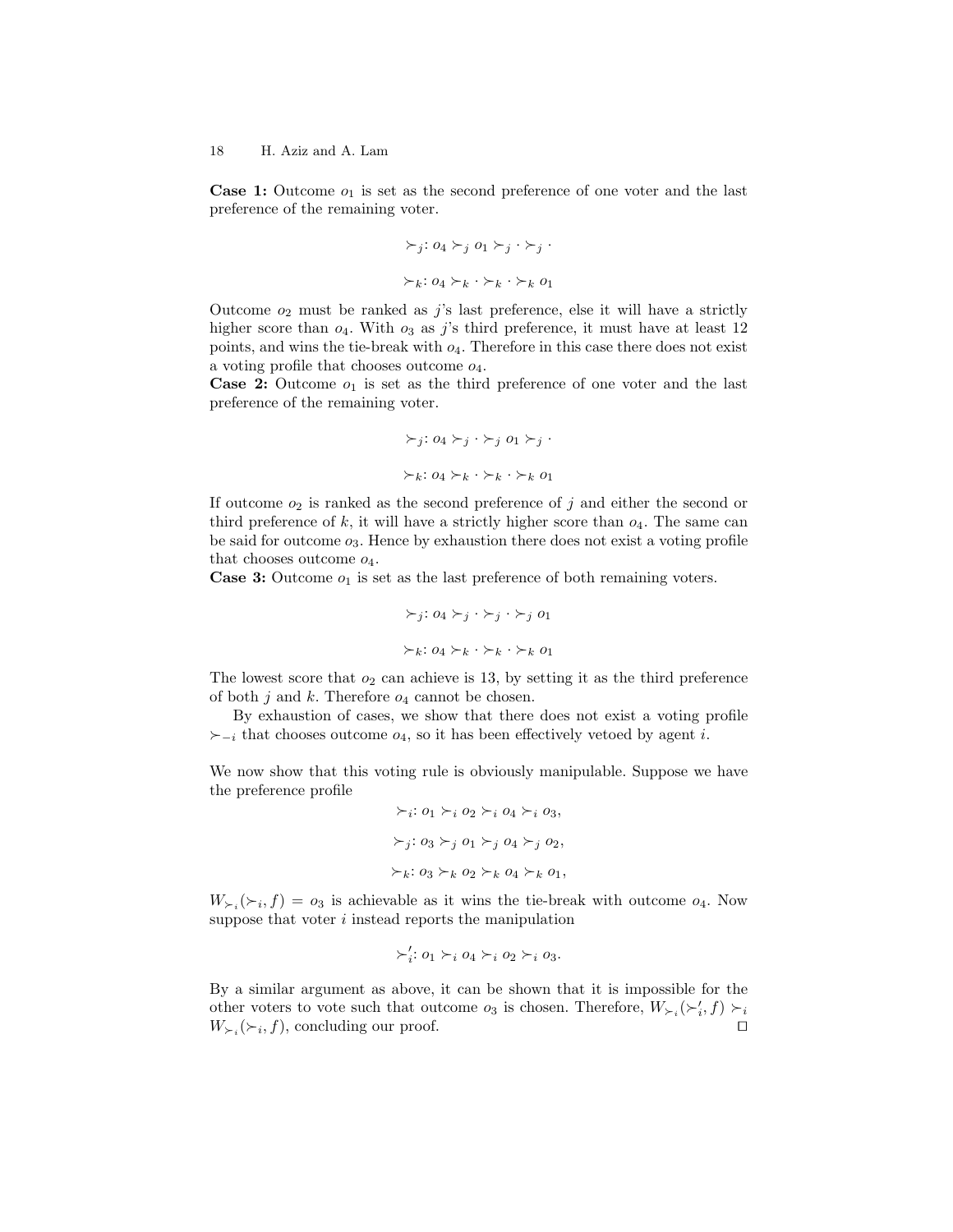### Proof of Lemma [5](#page-8-0)

*Proof.* Consider the scoring rule  $w = (\omega + m\epsilon, \omega + (m-1)\epsilon, \ldots, \omega + 2\epsilon, 0)$ , where  $\omega, \epsilon > 0$  and  $\omega > m\epsilon(n-1)$ . Suppose without loss of generality that voter i's preferences are:

$$
\succ_i: o_1 \succ_i o_2 \succ_i \ldots \succ_i o_m.
$$

Since the voting rule is strict, the best case outcome is trivial. Case 1  $(m > n)$ :

We will show that this scoring rule admits a voter with veto power when the number of outcomes is greater than the number of voters. The highest score that outcome  $o_m$  can receive is  $(n-1)(\omega + m\epsilon)$ . By the pigeonhole principle, there must exist at least one outcome which is not voted last preference by any voter. Each of these outcomes always has a score greater than  $n\omega$ , which is greater than  $(n-1)(\omega+m\epsilon)$ . It can therefore be seen that  $o_m$  has been vetoed by voter i. Now suppose that the other  $n-1$  voters report the following ballots:

$$
o_{m-1} \succ \ldots \succ O \succ o_1
$$

$$
o_{m-1} \succ \ldots \succ O \succ o_2
$$

$$
\ldots
$$

$$
o_{m-1} \succ \ldots \succ O \succ o_{n-1},
$$

where

$$
O = \begin{cases} o_m & m = n + 1 \\ o_{m-2} & m = n + 2 \\ o_{m-2} \succ \ldots \succ o_n & m > n + 2. \end{cases}
$$

If  $m = n + 1$ , then outcome  $o_{m-1}$  trivially has the highest score and is chosen. We now consider  $m > n + 1$ . Clearly, the two outcomes with the highest scores are  $o_{m-1}$  and  $o_{m-2}$ . We now show that the score of  $o_{m-1}$  is always greater than the score of  $o_{m-2}$ .

$$
\begin{aligned}\n\text{Score}(o_{m-1}) &> \text{Score}(o_{m-2}) \\
&\iff (\omega + 2\epsilon) + (n-1)(\omega + m\epsilon) > \omega + 3\epsilon + (n-1)(\omega + (m - n - 1)\epsilon) \\
&\iff n\omega + \epsilon(2 + mn - m) > n\omega + \epsilon(4 + mn - n^2 - m) \\
&\iff n^2 > 4\n\end{aligned}
$$

which always holds as we assume  $n \geq 3$ . Therefore, voter i's worst case outcome under a truthful report is  $W_{\succ_i}(\succ_i, w) = o_{m-1}$ . Now any manipulation where  $o_{m-1}$  increases in preference gives it a strictly higher score, so it remains chosen. Any manipulation where  $o_{m-1}$  remains the same preference ranking can be reversed by the other voters making the same outcome changes in their ballots. Finally, any manipulation where  $o_{m-1}$  moves to a lower preference ranking results in  $o_m$  being unvetoed, making it the worst case outcome. Thus, this scoring rule is NOM when  $m > n$ .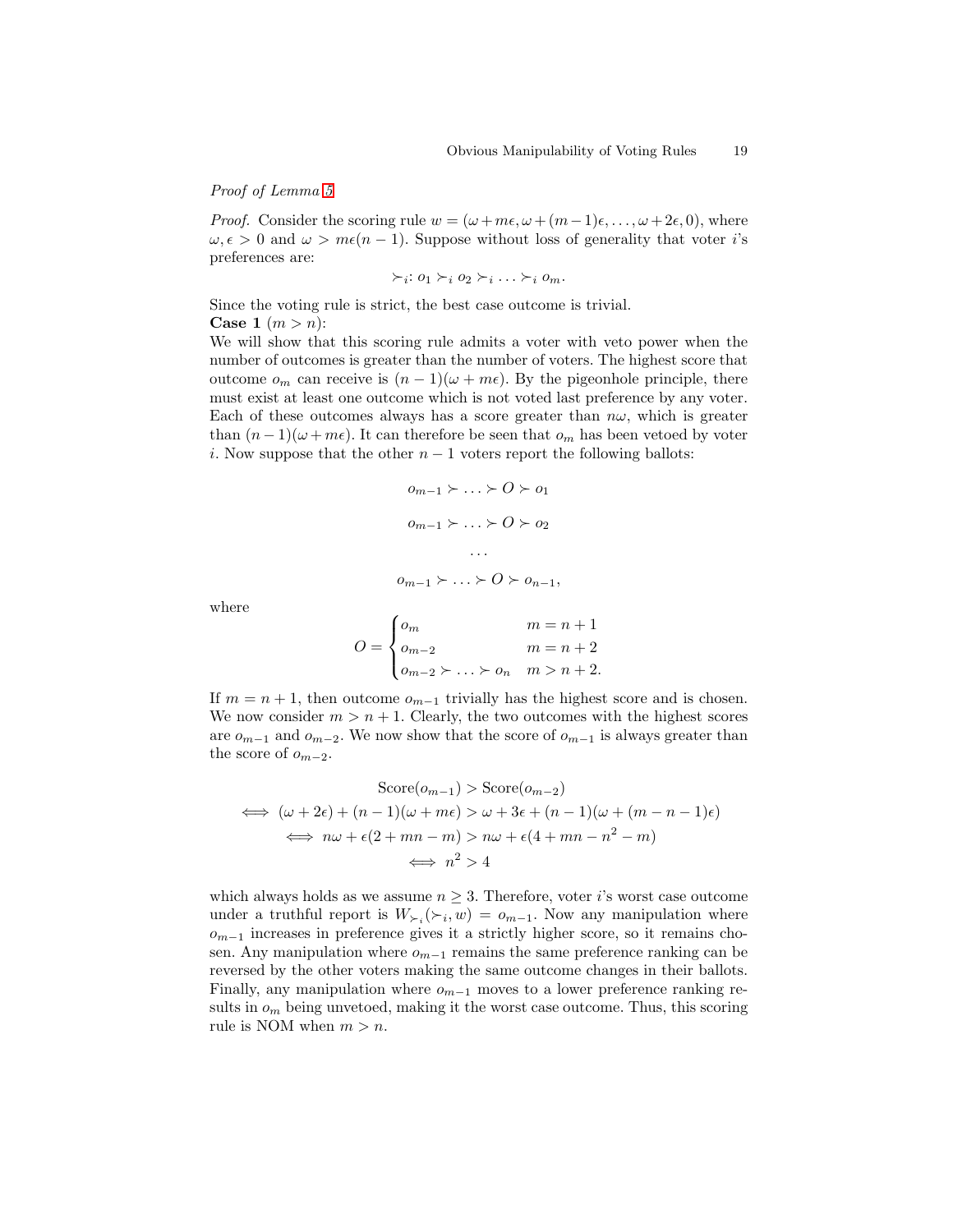#### Case 2  $(m \leq n)$ :

Now suppose the other  $n-1$  voters vote  $o_m$  as their first preference, and that they vote such that every outcome is voted last preference by at least one voter. Excluding  $o_m$ , the outcome with the highest possible score is  $o_1$ , when it is voted second preference by  $n-2$  of the other voters and last preference by 1 of the other voters. We now show that under this scenario,  $o_m$  has a higher score than  $O<sub>1</sub>$ .

$$
\begin{aligned}\n\text{Score}(o_m) > \text{Score}(o_1) \\
&\iff (n-1)(\omega + m\epsilon) > (\omega + m\epsilon) + (n-2)(\omega + (m-1)\epsilon) \\
&\iff \epsilon(mn - n) > \epsilon(mn - m - n + 2) \\
&\iff n > 2\n\end{aligned}
$$

which always holds as we assume  $n \geq 3$ .  $o_m$  is therefore voter i's worst case outcome. Using the same arguments as in Case 1, we deduce that  $o_m$  is also the worst case outcome under any manipulation by voter  $i$ . This scoring rule is therefore NOM under  $m \leq n$ . □

### Proof of Theorem [4](#page-8-2)

*Proof.* Suppose we have weight vector  $w = (s_1, s_2, \ldots, s_m)$ , where  $s_i - s_{i+1} \geq$  $s_{i+1} - s_{i+2}$  for all  $i \in \{1, 2, \ldots, m-2\}$ . The rule is strict, so it is not best case obviously manipulable because i's most preferred outcome gets selected if it is reported to be in the first position by all the voters.

Next, we show that that rule is not worst case obviously manipulable. We do so by showing that whenever the voter  $i$  misreports, there exists a profile of the other voters under which i's least preferred outcome is selected.

Consider the scenario where voter i's truthful ballot is

$$
\succ_i: o_1 \succ_i o_2 \succ_i \ldots \succ_i o_m,
$$

and every other voter reports the reverse preference order

$$
\succ_{-i}: o_m \succ_{-i} o_{m-1} \succ_{-i} \ldots \succ_{-i} o_2 \succ_{-i} o_1.
$$

Alternative  $o_m$  has a score of  $s_m + (n-1)s_1$ , and for  $i \in \{1, 2, \ldots, m-1\}$ ,  $o_i$  has a score of  $s_i + (n-1)s_{m+1-i}$ . We show that  $s_m + (n-1)s_1 > s_i + (n-1)s_{m+1-i}$ for  $i \in \{1, 2, \ldots, m-1\}.$ 

$$
s_m + (n-1)s_1 > s_i + (n-1)s_{m+1-i}
$$
  

$$
\iff (n-1)(s_1 - s_{m+1-i}) > s_i - s_m
$$

Since  $n \geq 3$ , the inequality holds for  $i = 1$ . It suffices to show that  $s_1 - s_{m+1-i} \geq$  $s_i - s_m$  for all  $i \in \{2, 3, \ldots, m-1\}$ . Now due to weakly diminishing differences,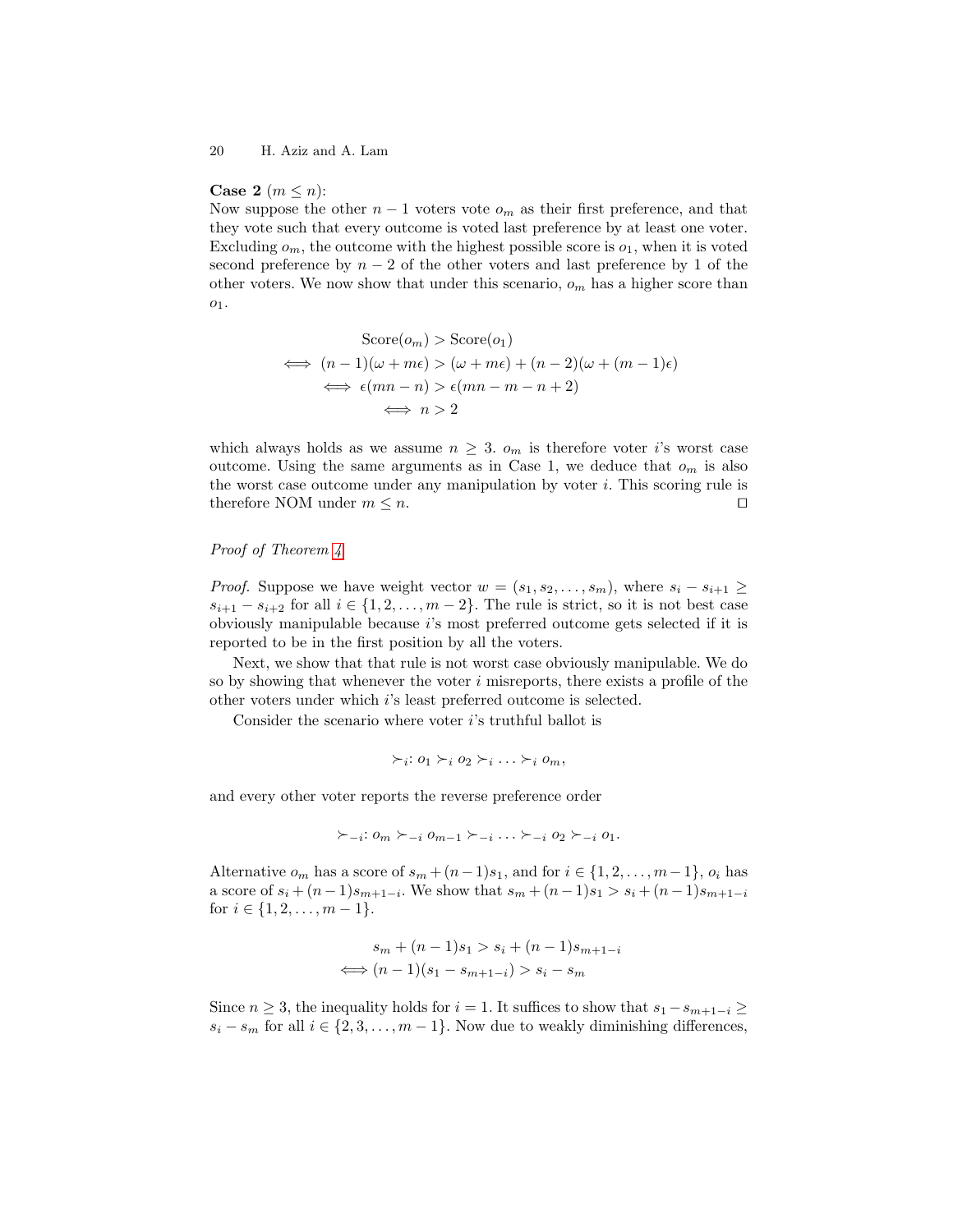the following inequalities hold:

$$
s_1 - s_2 \ge s_i - s_{i+1}
$$
  
\n
$$
s_2 - s_3 \ge s_{i+1} - s_{i+2}
$$
  
\n...  
\n
$$
s_{m-1-i} - s_{m-i} \ge s_{m-2} - s_{m-1}
$$
  
\n
$$
s_{m-i} - s_{m+1-i} \ge s_{m-1} - s_m.
$$

If we sum up these inequalities, we have  $s_1 - s_{m+1-i} \geq s_i - s_m$ , so therefore  $s_m + (n-1)s_1 > s_i + (n-1)s_{m+1-i}$  for  $i \in \{1, 2, ..., m-1\}$ , meaning outcome  $o<sub>m</sub>$  has a strictly higher score than every other outcome. A manipulation by i where  $o_m$  is not her last preference results in the outcome having a strictly higher score and remaining chosen by every other agent reporting the reverse preference order and swapping  $o_m$  to become their first preference. If i reports the manipulation  $\succ'_{i}$  such that  $o_m$  is still her last preference, it can be shown by the same argument that  $o_m$  remains her worst case outcome, achieved by the other voters reporting the reverse preference order. Therefore the rule is not worst case obviously manipulable. ⊓⊔

### Proof of Lemma [6](#page-9-0)

Proof. Suppose voter i has preferences

$$
\succ_i: o_1 \succ_i o_2 \succ_i \ldots \succ_i o_m.
$$

Consider the instance where every voter reports the same preferences as  $i$ . If the first and second elements of the scoring vector are different, then  $B_{\succ i}(\succ_i, f) = o_1$ is achieved, which cannot be manipulated further. Therefore, best case obvious manipulability requires the first  $k$  elements of the scoring vector to be the same for some  $k > 1$ .

Now suppose the first  $k$  elements of the scoring vector are equal for some  $k > 1$ . First, we show that if  $k - 1 \leq (n - 1)(m - k)$ , then f is not best case obviously manipulable.

**Case 1**  $(k-1 \leq (n-1)(m-k))$ : We show by construction that if this condition is met, there always exists a profile where  $i$  reports truthfully and  $o_1$  is the unique outcome with the highest score. Under the profile where every voter reports the same preferences as i, outcomes  $\{o_1, \ldots, o_k\}$  have a tied score. A voter can ensure an outcome of  $\{o_2, \ldots, o_k\}$  has a strictly lower score than  $o_1$  by 'swapping' its preference relation positioning with one of its  $m-k$  least preferred outcomes. For example, the preference relation  $o_1 \succ o_2 \succ \cdots \succ o_m$  changes to  $o_1 \succ o_m \succ o_3 \succ \cdots \succ o_{m-1} \succ o_2$ . There are  $n-1$  voters that can perform  $m-k$ 'swaps', so if  $k - 1 \leq (n - 1)(m - k)$ , there are sufficient swaps to ensure each outcome in  $\{o_2, \ldots, o_k\}$  has a strictly lower score than  $o_1$ . Therefore, there always exists a profile where i reports truthfully and  $o_1$  is the unique outcome with the highest score. A best case outcome of  $B_{\succ_i}(\succ_i, f) = o_1$  cannot be improved, so if  $k-1 \leq (n-1)(m-k)$ , then f is not best case obviously manipulable.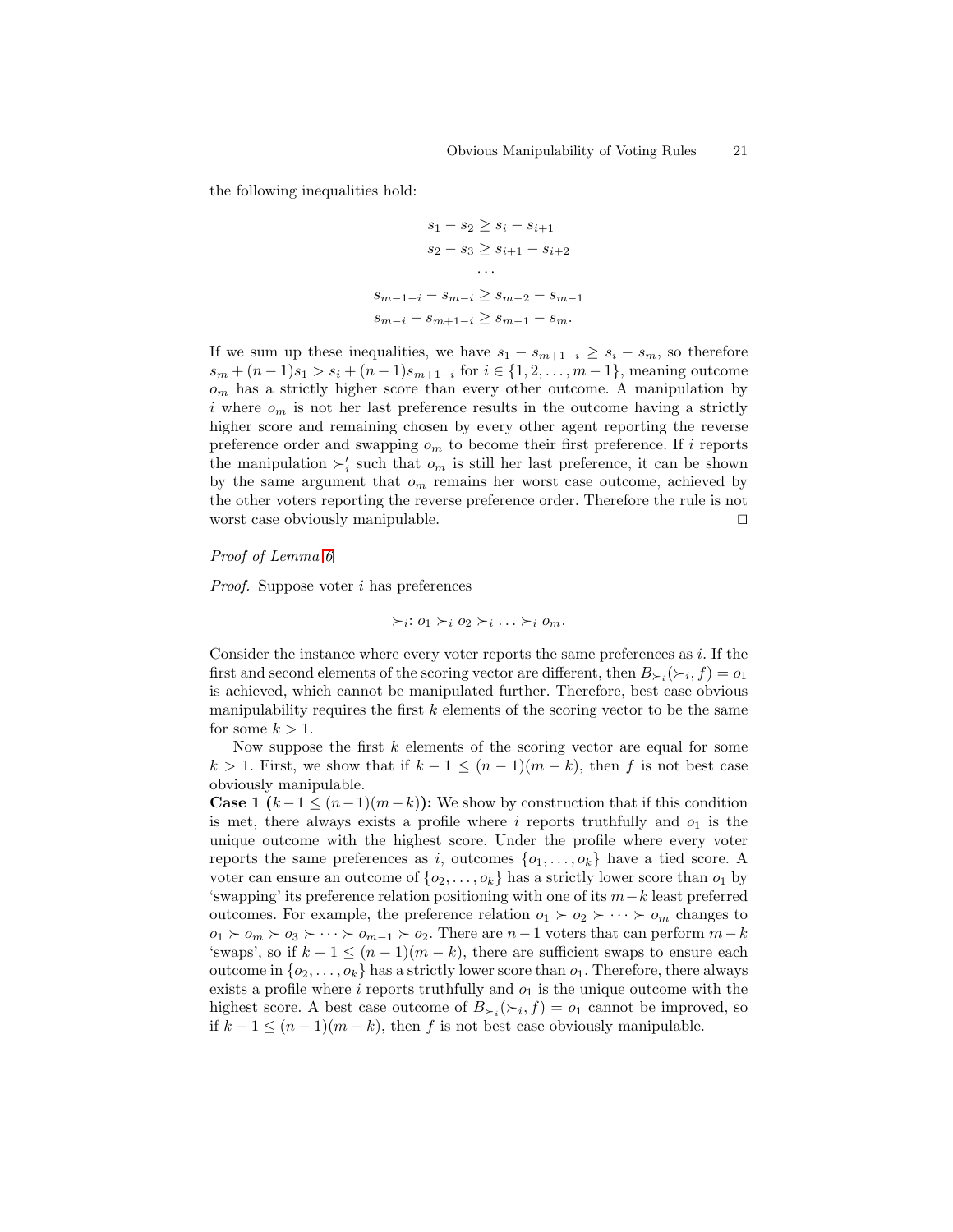**Case 2**  $(k-1 > (n-1)(m-k))$ : We show that if this condition is met, there exists a tie-breaking ordering and manipulation  $\succ_i'$  where  $B_{\succ_i}(\succ_i', f) \succ_i B_{\succ_i}(\succ_i, f)$ . Consider the same scenario as in the previous case. If  $k - 1 > (n - 1)(m - k)$ , then there are insufficient swaps to ensure that each outcome in  $\{o_2, \ldots, o_k\}$  has a strictly lower score than  $o_1$ . Consequently, under any profile where i reports truthfully and all voters vote  $o_1$  as their first preference, there must be at least one outcome in  $\{o_2, \ldots, o_k\}$  that is tied with  $o_1$ . Denote  $c = (k-1)-(n-1)(m-k)$ as the minimum number of outcomes in  $\{o_2, \ldots, o_k\}$  that must be tied with  $o_1$ and suppose that the tie-breaking order is

$$
\succ_L: o_k \succ_L o_{k-1} \succ_L \ldots \succ_L o_2 \succ_L o_1 \succ_L o_{k+1} \succ_L \cdots \succ_L o_m.
$$

By iteratively selecting i's c most preferred outcomes in  $\{o_2, \ldots, o_k\}$  to be the set of outcomes tied with  $o_1$ , we deduce that  $B_{\succ i}(\succ_i, f) = o_{c+1}$ , as it is the tiebreak winner out of the set of tied outcomes  $\{o_1, \ldots, o_{c+1}\}$ . Now suppose that voter i instead reports the manipulation where  $o_{c+1}$  has been swapped with  $o_m$ 

$$
\succ_i': o_1 \succ_i \cdots \succ_i o_m \succ_i \cdots \succ_i o_k \cdots \succ_i o_{c+1}.
$$

The other voters can now report such that the set of outcomes  $\{o_2, \ldots, o_c, o_m\}$  is tied with  $o_1$ . We now have  $B_{\succ_i}(\succ'_i, f) = o_c$  and therefore  $B_{\succ_i}(\succ'_i, f) \succ_i B_{\succ_i}(\succ_i$ , f).

Therefore a positional scoring rule  $f$  where the first  $k$  elements of the scoring vector are equal for some  $k > 1$  is best case obviously manipulable if and only if  $k-1$  >  $(n-1)(m-k)$  (or  $k-2 \ge (n-1)(m-k)$ ), which can be rearranged to form  $n \leq \frac{m-2}{m-k}$ . The lemma's statement follows from the fact that best case obvious manipulability requires the first  $k$  elements of the scoring vector to be the same for some  $k > 1$ . □

Theorem 7. A positional scoring rule is NOM if the tiebreak is randomized and each tied outcome has a positive probability of winning the tiebreak.

*Proof.* Suppose there are *n* voters, *m* outcomes, the weight vector of the scoring rule is  $w = (s_1, s_2, \ldots, s_m)$ , and without loss of generality that voter *i*'s true preferences are  $\succ_i: o_1 \succ_i o_2 \succ_i \cdots \succ_i o_m$ .

We first show that a positional scoring rule  $f$  is NOM in the best case if the condition is met. Recall that our definition of a positional scoring rule ensures that  $s_1 \geq s_2 \geq \cdots \geq s_m$ . Suppose every other voter votes the same ballot as voter *i*. If  $s_1 > s_2$ ,  $B_{\succ_i}(\succ_i, f) = o_1$  and cannot be improved by any manipulation. Now if  $s_1 = s_2 = \cdots = s_k$  for some  $k \in \{2, \ldots, m-1\}$ , then outcomes  $o_1, \ldots, o_k$ are tied with the highest score. By the tiebreak condition,  $o_1$  has a positive probability of winning the tiebreak, so we have  $B_{\succ_i}(\succ_i, f) = o_1$  which cannot be improved by any manipulation. The positional scoring rule is therefore NOM in the best case.

We now show that it is NOM in the worst case if the condition is met. Denote  $o_w = W_{\succ_i}(\succ_i, f)$  and let  $\succ_{-i}$  be the preference profile such that  $f(\succ_i, \succ_{-i}) =$  $o_w$ . Under the preference profile  $(\succ_i, \succ_{-i})$  and scoring rule f, the expression